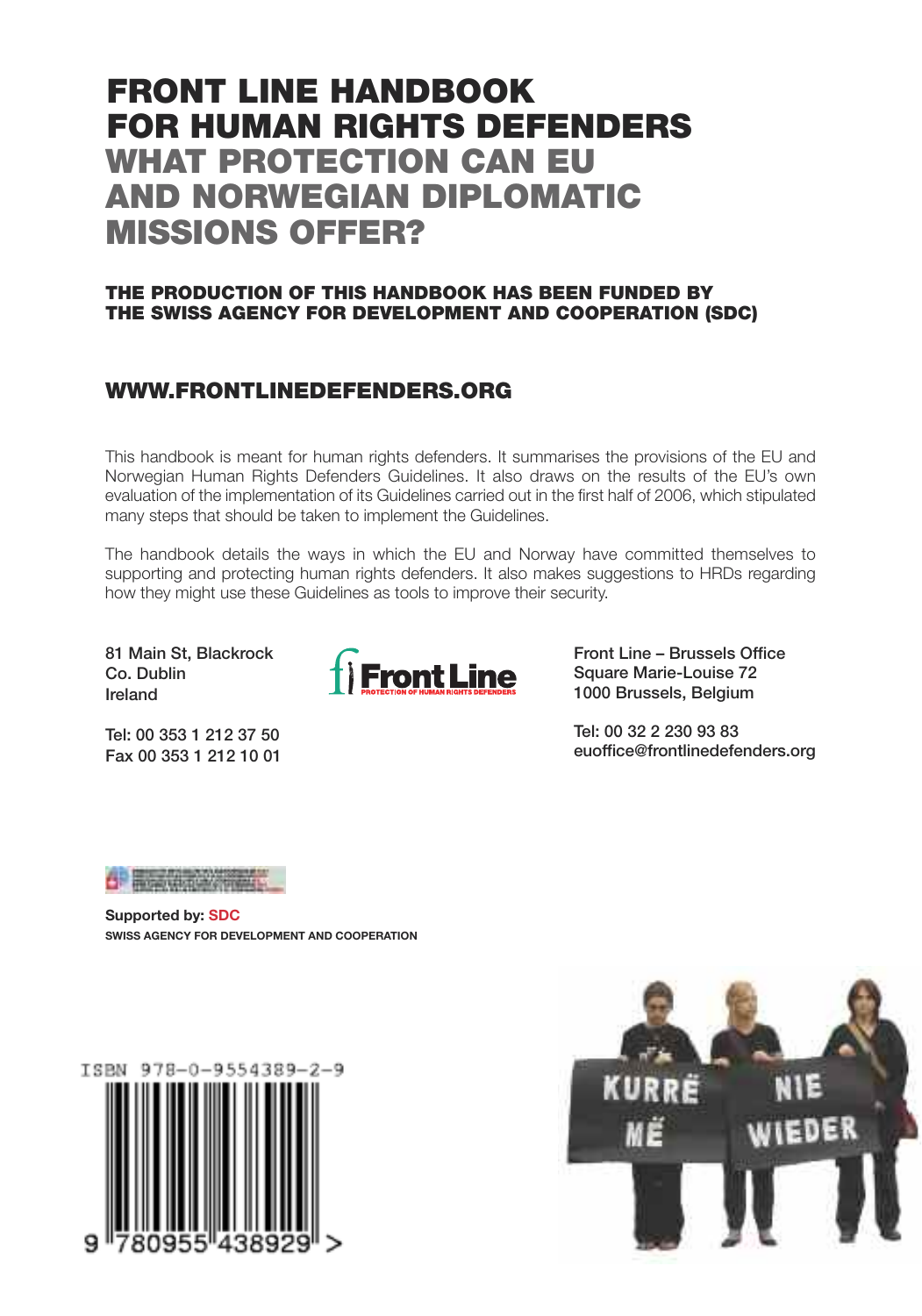

**RESEARCHED AND WRITTEN BY CHRIS COLLIER**



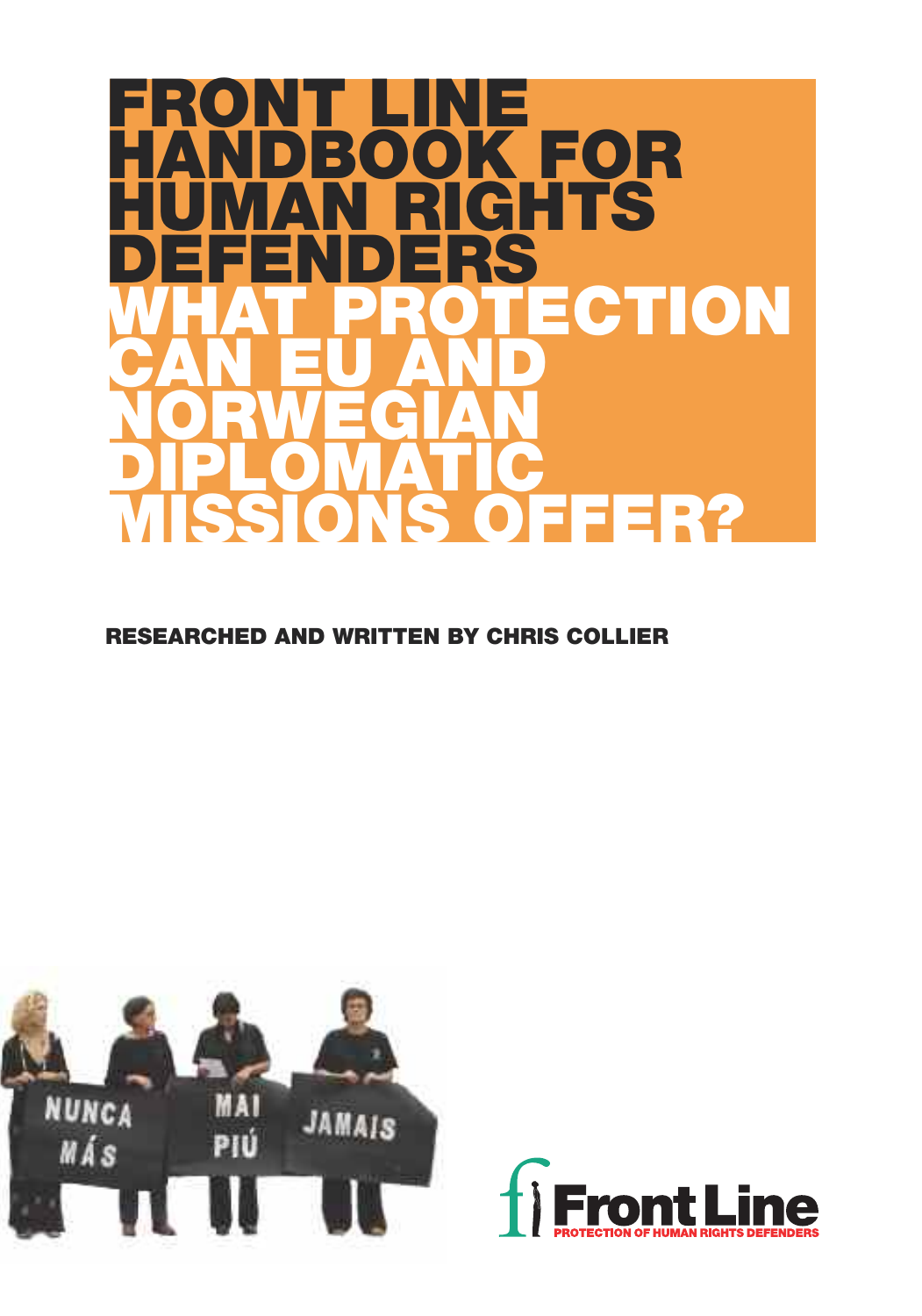# **FRONT LINE HANDBOOK FOR AN RIGHTS<br>INDERS DEFENDERS ECTION CAN EU AND NORWEGIAN DIPLOMATIC MISSIONS OFFER?**

## **PUBLISHED BY FRONT LINE THE INTERNATIONAL FOUNDATION FOR THE PROTECTION OF HUMAN RIGHTS DEFENDERS**

**NOVEMBER 2007**

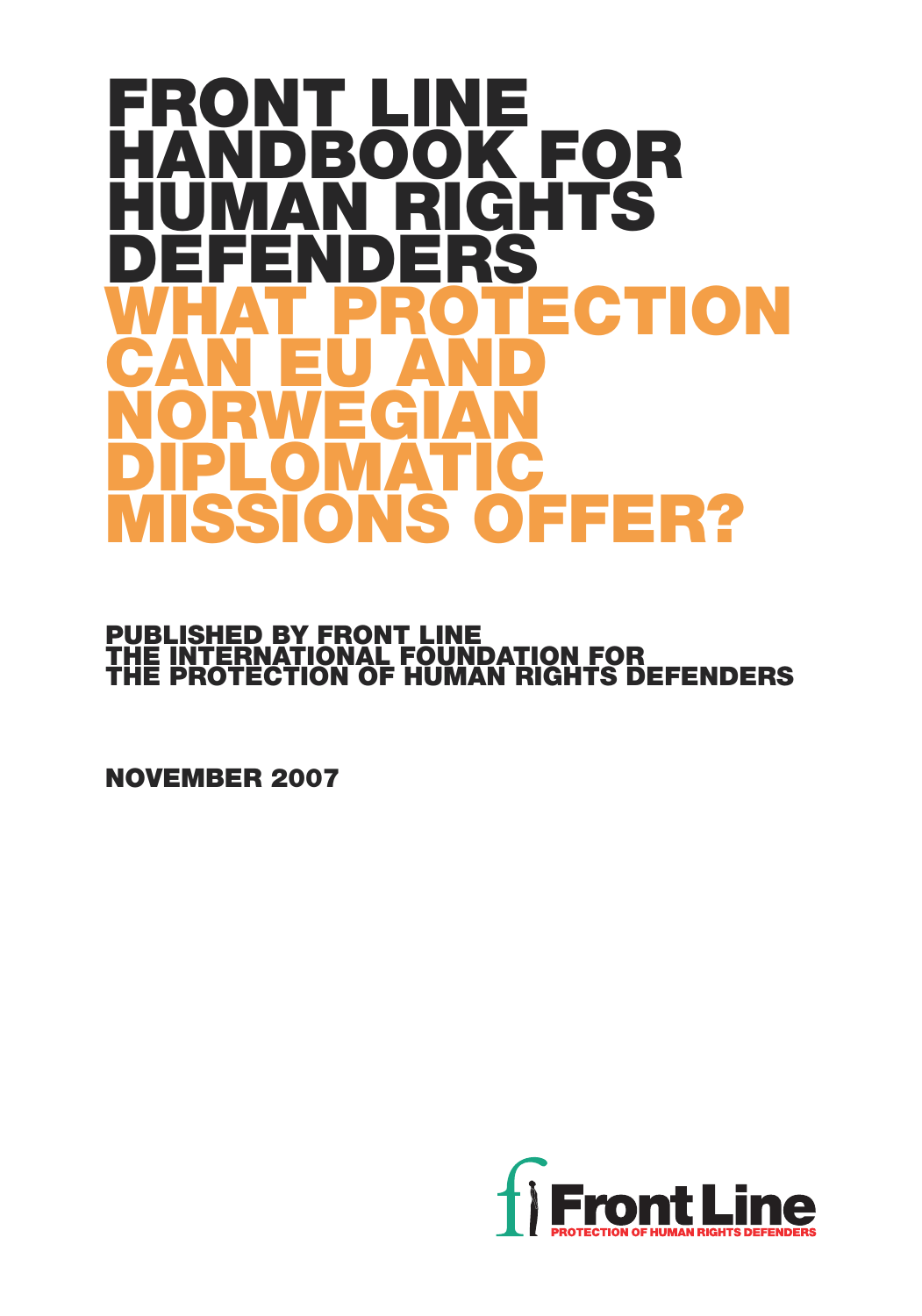**Published in November 2007 by Front Line The International Foundation for the Protection of Human Rights Defenders**

**81 Main St, Blackrock, County Dublin, Ireland**

**Copyright © 2007 Front Line This work is licenced under a Creative Commons Attribution – NonCommercial-Share Alike 3.0Licence**

**Copies of this handbook are available from: info@frontlinedefenders.org Price €20 plus post and packaging This report will also be available on-line at www.frontlinedefenders.org**

**To request/order a copy please contact:**

**Front Line The International Foundation for the Protection of Human Rights Defenders 81 Main St, Blackrock, County Dublin, Ireland Tel: 00 353 1 212 37 50 Fax 00 353 1 212 10 01**

**This manual is being translated into French, Spanish, Russian and Arabic by Front Line.**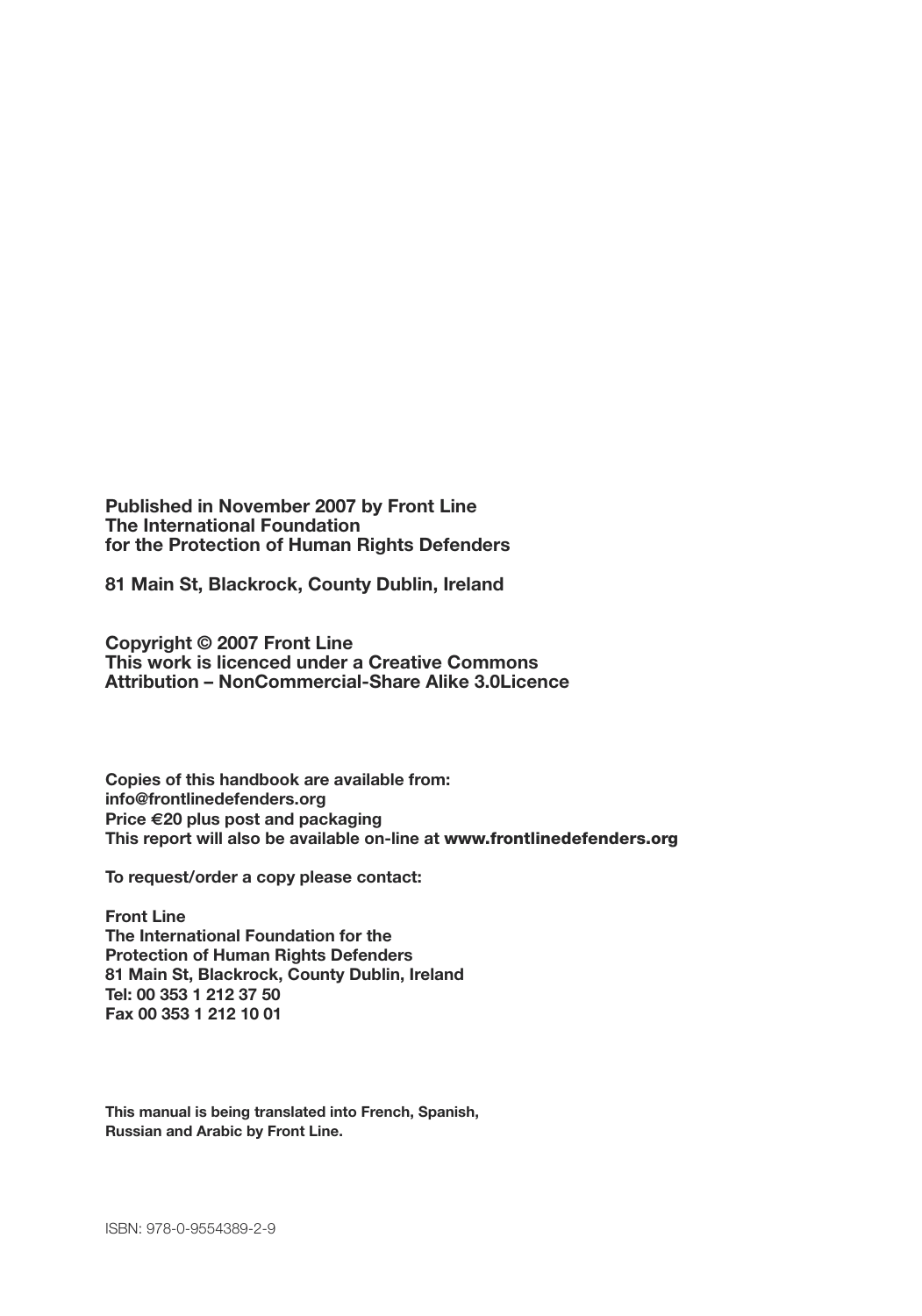## **FRONT LINE**

Front Line was founded in Dublin in 2001 with the specific aim of protecting Human Rights Defenders, people who work, non-violently, for any or all of the rights enshrined in the Universal Declaration of Human Rights (UDHR). Front Line aims to address some of the needs identified by defenders themselves, including protection, networking, training and access to international bodies that can take action on their behalf.

Front Line seeks to provide rapid and practical support to at-risk human rights defenders, including through a 24-hour emergency response phone line, and to promote the visibility and recognition of human rights defenders as a vulnerable group. Front Line runs a small grants programme to provide for the security needs of defenders. Front Line mobilises campaigning and lobbying on behalf of defenders at immediate risk. In emergency situations Front Line can facilitate temporary relocation.

Front Line conducts research and publishes reports on the situation of human rights defenders in specific countries. The organisation also develops resource materials and training packages on behalf of human rights defenders as well as facilitating networking and exchange between defenders in different parts of the world. Front Line promotes strengthened international and regional measures to protect human rights defenders including through support for the work of the UN Special Representative on Human Rights Defenders. Front Line seeks to promote respect for the UN Declaration on Human Rights Defenders.

If there are aspects of personal security which you feel are not adequately addressed in this, or other Front Line publications, we would be very happy to hear from you.

Please feel free to contact us at **info@frontlinedefenders.org** 

For general information on the work of Front Line please log onto www.frontlinedefenders.org

Front Line has Special Consultative Status with the Economic and Social Council of the United Nations.

Front Line is the winner of the 2007 King Baudouin International Development Prize.

### **ACKNOWLEDGEMENTS**

The Front Line Handbook for Human Rights Defenders WHAT PROTECTION CAN EU AND NORWEGIAN DIPLOMATIC MISSIONS OFFER? was written by Chris Collier, an independent consultant who works to support the work of human rights defenders through research, advocacy and capacity-building. He can be reached at mail@chriscollier.nl

Front Line also wishes to thank Arnold Tsunga, Executive Director, Zimbabwe Lawyers for Human Rights, and Claudia Virginia Samayoa, Unit of Protection of Human Rights Defenders – Guatemala, as well as the European Commission, the Portuguese Presidency of the EU, and the Swiss and Norwegian authorities for their valuable comments.

Front Line is grateful for the financial support of the Swiss Agency for Development and Cooperation (SDC).

**i**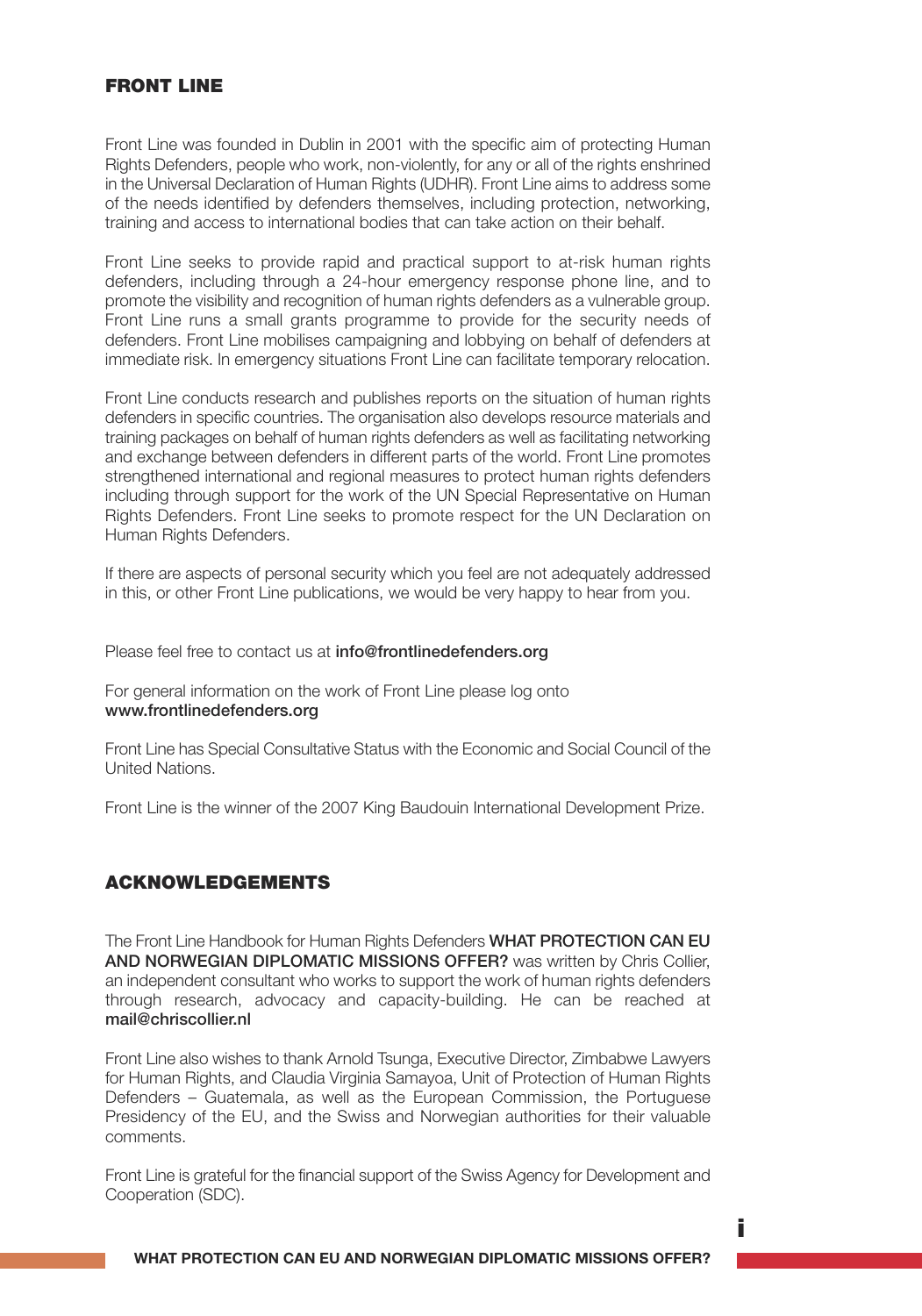

#### **FOREWORD**

Dear Friends,

A few months ago French newspaper *Le Monde* carried an article with a very prominent headline reading "Europe must become a centre for the protection of human rights". This is something that Front Line would obviously welcome warmly but we do feel that it is time to move from the point of making high sounding statements to taking those practical steps which will actually make a difference to the lives of human rights defenders at risk on the ground.

Front Line believes that, as key agents of social change, human rights defenders must be enabled to continue their legitimate work for the protection of the human rights of others without fear of harassment, intimidation or arrest. It may be a truism to say that the longest journey starts with a single step but applicable nonetheless. It is not revolution that will change the lives of human rights defenders but the steady application of clear principles. The EU Guidelines for the Protection of Human Rights Defenders marked a major breakthough in terms of the recognition of, and respect for, the legitimate role of human rights defenders. The next step is to secure a firm commitment to uphold the guidelines and to find ways to make them work in practice. This handbook is meant to enable human rights defenders (HRDs) to use the EU Guidelines as a practical tool to improve their own personal protection.

This handbook is meant for human rights defenders. According to the United Nations, a HRD is anyone who, either individually or in association with others, works through peaceful means for the promotion, protection and realisation of human rights and fundamental freedoms. As the UN states, "*what is most important in characterising a person as a human rights defender is not the person's title or the name of the organisation he or she works for, but rather the human rights character of the work undertaken. Human rights defenders are therefore not only the staff or volunteers of human rights organisations, but can also be lawyers, trade union leaders, journalists, teachers, doctors, judges, and police. A student who organises other students to campaign against torture, an inhabitant of a rural community who coordinates a demonstration by members of the community against degradation of their farmland by factory waste, and a politician who takes a stand against corruption can also be considered as human rights defenders.*"1,2 The EU and Norway use this broad definition of human rights defender that has been adopted by the UN.

Like previous publications, such as the Protection Manual for Human Rights Defenders and NGO in a Box, the objective of publishing this handbook is to provide a practical resource for HRDs, one they can use as part of their overall protection strategy. The handbook is also meant to promote the accountability of governments in protecting HRDs, which is the main focus of Front Line's work. Of course we recognise that the EU and Norway must address a huge range of issues in their foreign policies and that even when they do take action, it is no "cure all" for the difficulties HRDs experience. However, Front Line believes that being aware of the EU and Norway's policies will help HRDs get the greatest possible benefit from the stated commitments of the EU and Norway in the areas of support and protection.

Yours sincerely,

Mary Lawlor **Director** Front Line The International Foundation for the Protection of Human Rights Defenders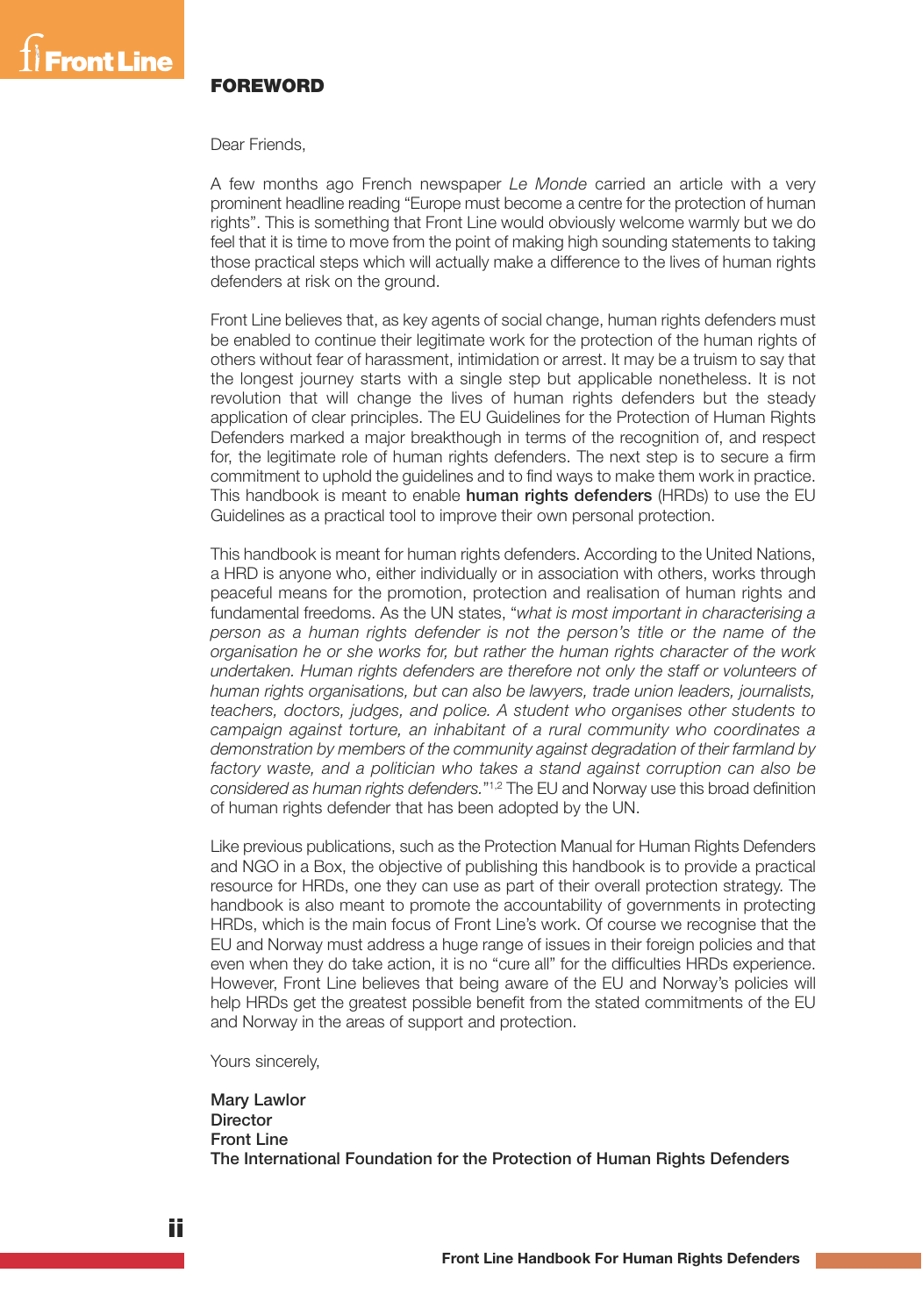| <b>FOREWORD BY MARY LAWLOR,</b><br><b>DIRECTOR, FRONT LINE</b>                                                                                                                                                                                                                                                                                                                                                                                                                                                                                       | ii                                                         |
|------------------------------------------------------------------------------------------------------------------------------------------------------------------------------------------------------------------------------------------------------------------------------------------------------------------------------------------------------------------------------------------------------------------------------------------------------------------------------------------------------------------------------------------------------|------------------------------------------------------------|
| <b>INTRODUCTION</b>                                                                                                                                                                                                                                                                                                                                                                                                                                                                                                                                  | $\overline{2}$                                             |
| EU AND NORWAY:<br><b>INSTITUTIONS AND STRUCTURES ON THE GROUND</b>                                                                                                                                                                                                                                                                                                                                                                                                                                                                                   | 3                                                          |
| <b>ACTIONS TO SUPPORT AND PROTECT</b><br><b>HUMAN RIGHTS DEFENDERS</b><br><b>DÉMARCHES/RAISING ISSUES OR CASES</b><br><b>WITH AUTHORITIES</b><br><b>PUBLIC STATEMENTS</b><br><b>POLITICAL DIALOGUE</b><br><b>PHYSICAL PROTECTION</b><br><b>TRIAL MONITORING</b><br><b>VISIBLE RECOGNITION</b><br><b>MONITORING THE SITUATION OF HRDS</b><br><b>FINANCIAL SUPPORT</b><br>PUBLICISING THE GUIDELINES AND PLANNING THEIR<br><b>IMPLEMENTATION AT THE LOCAL LEVEL</b><br><b>LIMITATIONS OF EU/NORWEGIAN ACTION</b><br><b>TO SUPPORT AND PROTECT HRDS</b> | 5<br>5<br>6<br>8<br>10<br>11<br>11<br>12<br>13<br>14<br>15 |
| <b>CHECKLIST - POINTERS FOR HRDS</b>                                                                                                                                                                                                                                                                                                                                                                                                                                                                                                                 |                                                            |
| <b>FOR ENGAGING THE EU/NORWAY</b>                                                                                                                                                                                                                                                                                                                                                                                                                                                                                                                    | 17                                                         |
| <b>FOOTNOTES</b>                                                                                                                                                                                                                                                                                                                                                                                                                                                                                                                                     | 18                                                         |
| <b>ANNEXES</b><br><b>ANNEX 1: COUNCIL OF THE EUROPEAN UNION</b><br><b>ANNEX 2: EUROPEAN COMMISSION</b><br><b>ANNEX 3: EUROPEAN PARLIAMENT</b><br>ANNEX 4: NORWEGIAN EMBASSIES OUTSIDE THE EU<br><b>ANNEX 5: EU PRESIDENCIES UNTIL 2012 AND FOREIGN</b><br><b>MINISTRIES' WEBSITES</b><br><b>ANNEX 6: KEY CONTACTS IN EUROPE</b><br>ANNEX 7: KEY CONTACTS AT THIRD COUNTRY LEVEL<br><b>ANNEX 8: FLOW CHART</b>                                                                                                                                        | 19<br>20<br>21<br>22<br>23<br>24<br>25<br>26               |

**1**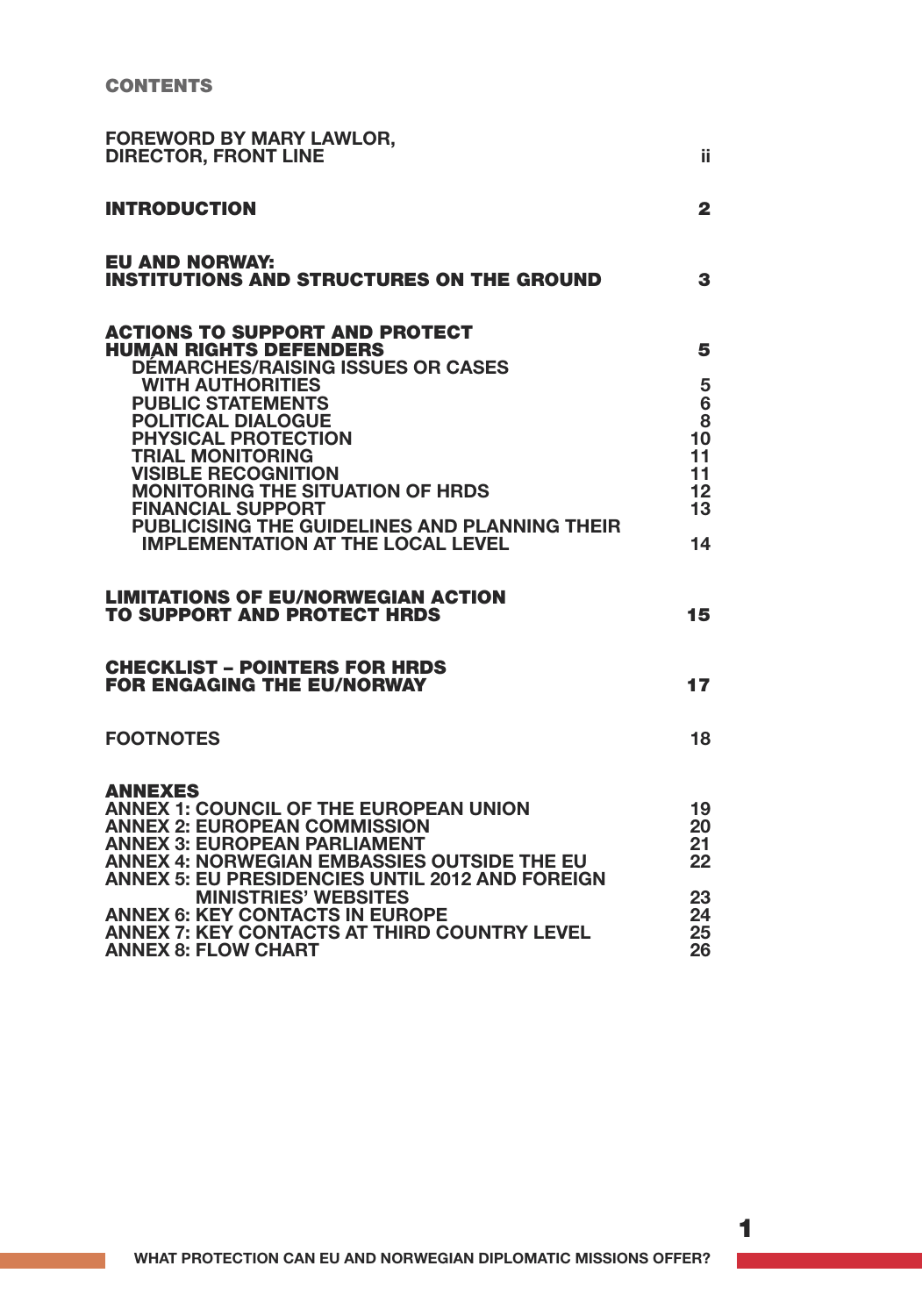## **INTRODUCTION**

Because of their work in promoting and protecting the rights of others, human rights defenders (HRDs) are often themselves targets of threats, attacks and harassment. Recognising this, the United Nations, in 1998, adopted what is commonly known as the UN Declaration on Human Rights Defenders. The Declaration spells out the rights of HRDs and the obligations of states to protect them.

The European Union (EU) and Norway have undertaken to promote the implementation of the UN Declaration on Human Rights Defenders in "third countries" through their foreign policies. They have adopted guidelines<sup>1</sup> on how they will contribute to supporting and protecting HRDs. Switzerland will finalise a similar set of guidelines at the end of 2007.

The EU Guidelines were adopted in June 2004, and the Norwegian guidelines were finalised and distributed to embassies in February 2005. While these guidelines are not legally binding, they represent political commitments by the institutions and individual governments concerned. The implementation of its HRDs' guidelines has been identified as a priority within the EU's human rights foreign policy. "Democracy and human rights cannot be simply imported or imposed onto any society," stated the Minister of Foreign Affairs of Finland in December 2006, when his country held the EU Presidency. "That is why the support for the work of civil society, the local defenders of the democratic cause and human rights, is such a priority." According to Hina Jilani, UN Special Representative on Human Rights Defenders, "the importance of the EU Guidelines cannot be overstated."

This handbook summarises the provisions of the EU and Norwegian human rights defenders guidelines. It also draws on the results of the EU's own evaluation of the implementation of its guidelines carried out in the first half of 2006, which stipulated many steps that should be taken to implement the guidelines. <sup>3</sup> The handbook details the ways in which the EU and Norway have committed themselves to supporting and protecting human rights defenders. It also makes suggestions to HRDs regarding how they might benefit from these policies.

The handbook starts with a description of the relevant structures of the EU and Norway. This is followed by sections on the commitments the EU and Norway have made through their policies to support and protect HRDs. In each of these sections, details on the provisions of the policies will be given, sometimes illustrated by real-life examples. This handbook also includes some ideas regarding what HRDs can do to make use of or benefit from these policies. Subsequently, the limitations of EU/Norwegian action to support and protect HRDs are discussed. The handbook ends with a checklist for HRDs for engaging the EU and Norway.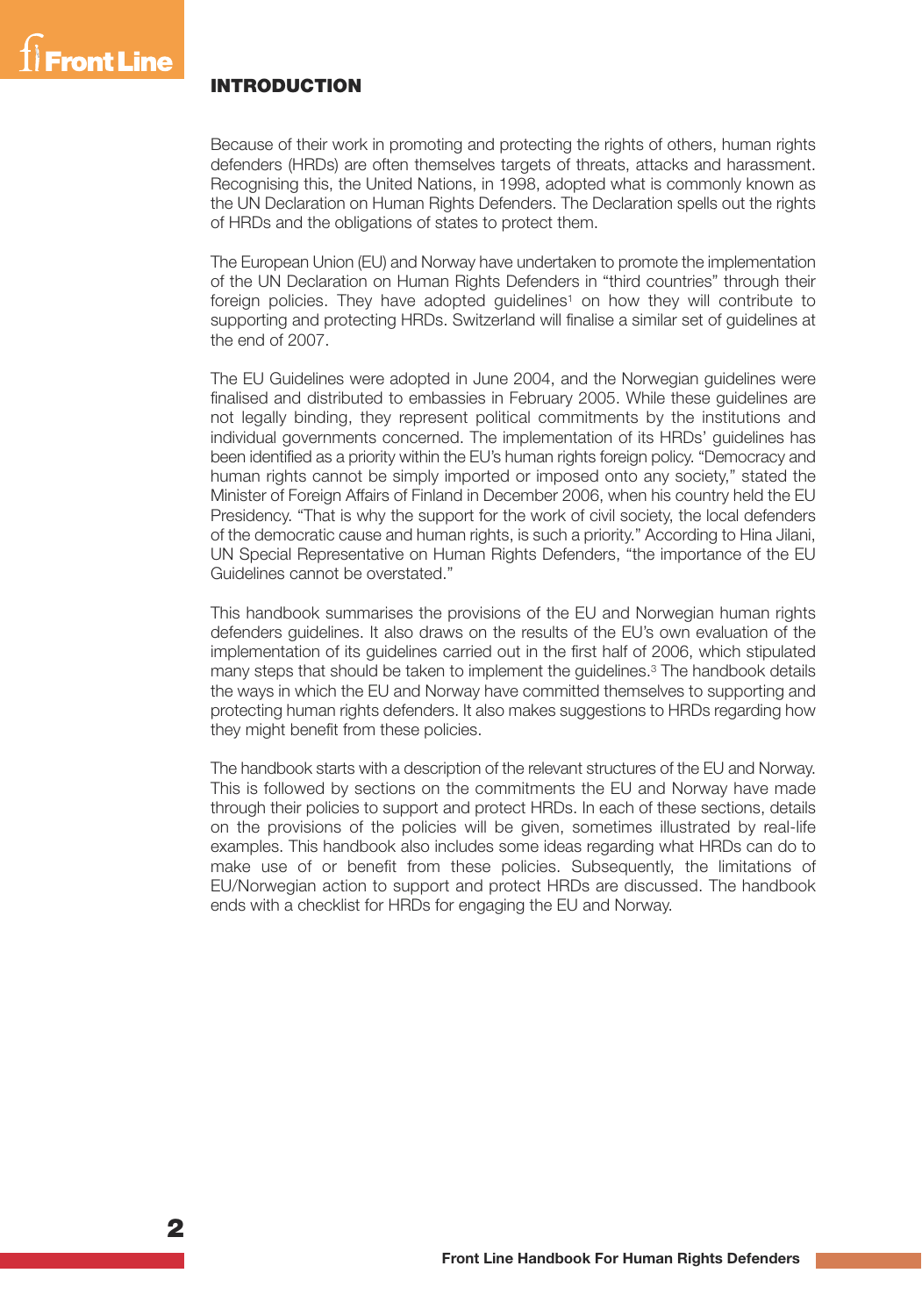#### **EU AND NORWAY: INSTITUTIONS AND STRUCTURES ON THE GROUND**

Before looking in more detail at the provisions of the two sets of guidelines, it is necessary to look at the structures of the EU and Norway, especially at the country level, responsible for the<br>implementation of these implementation of these policies. This knowledge is essential to be able to make practical use of these policies.

## **EU and Norwegian institutions4**

The EU has three main institutions: the Council, the

agreements with countries outside the EU.



Commission, and the Parliament. The Council of the European Union, made up of the leaders of the 27 member states,<sup>5</sup> is the main decision-making body of the EU. It defines and implements the EU's common foreign and security policy and concludes agreements with governments outside the EU or international organisations. The work of the Council is prepared by committees and working groups. Human rights issues may be dealt with by the working group on human rights (COHOM) if of a general nature, or by one of the geographical working groups if a specific country or region is involved. The Council is assisted by a General Secretariat, including the Secretary General/High Representative for the Common Foreign and Security Policy and his

Personal Representative on Human Rights. The European Commission can be seen as the civil service of the EU. It is led by a college of 27 Commissioners, one from each EU country, including a Commissioner for External Relations. The work of the Commission is divided into Directorates General (DGs). The DG External Relations covers all countries except the African, Caribbean and Pacific (ACP) countries, which are covered by the DG Development (under Commissioner for Development). The DG External Relations has a human rights unit which has global responsibility, including ACP countries. In the area of external relations, one of the main tasks of the Commission is to implement cooperation

The European Parliament is composed of 785 members (MEPs) elected by the citizens of EU countries. There will be 750 after the European Parliament elections in 2009. The Parliament has a consultative role in relation to the Council and Commission concerning external relations. It must give its assent to international agreements. Perhaps most importantly, it exercises political supervision over the Commission's and Council's activities, including in the area of human rights. The Parliament's work is organised into committees, including a committee on foreign affairs and its subcommittee on human rights.

The Norwegian Ministry of Foreign Affairs is responsible for the conduct of Norway's foreign policy, including in the area of human rights. The Minister of Foreign Affairs is assisted by a number of State Secretaries. The Ministry has staff that are responsible for specific countries or regions, as well as a Section for Human Rights and Democracy, which supervises the implementation of Norway's human rights policy globally.

**3**

**Andrew Anderson, DEP DIR Front Line, meeting HRDs in Nepal**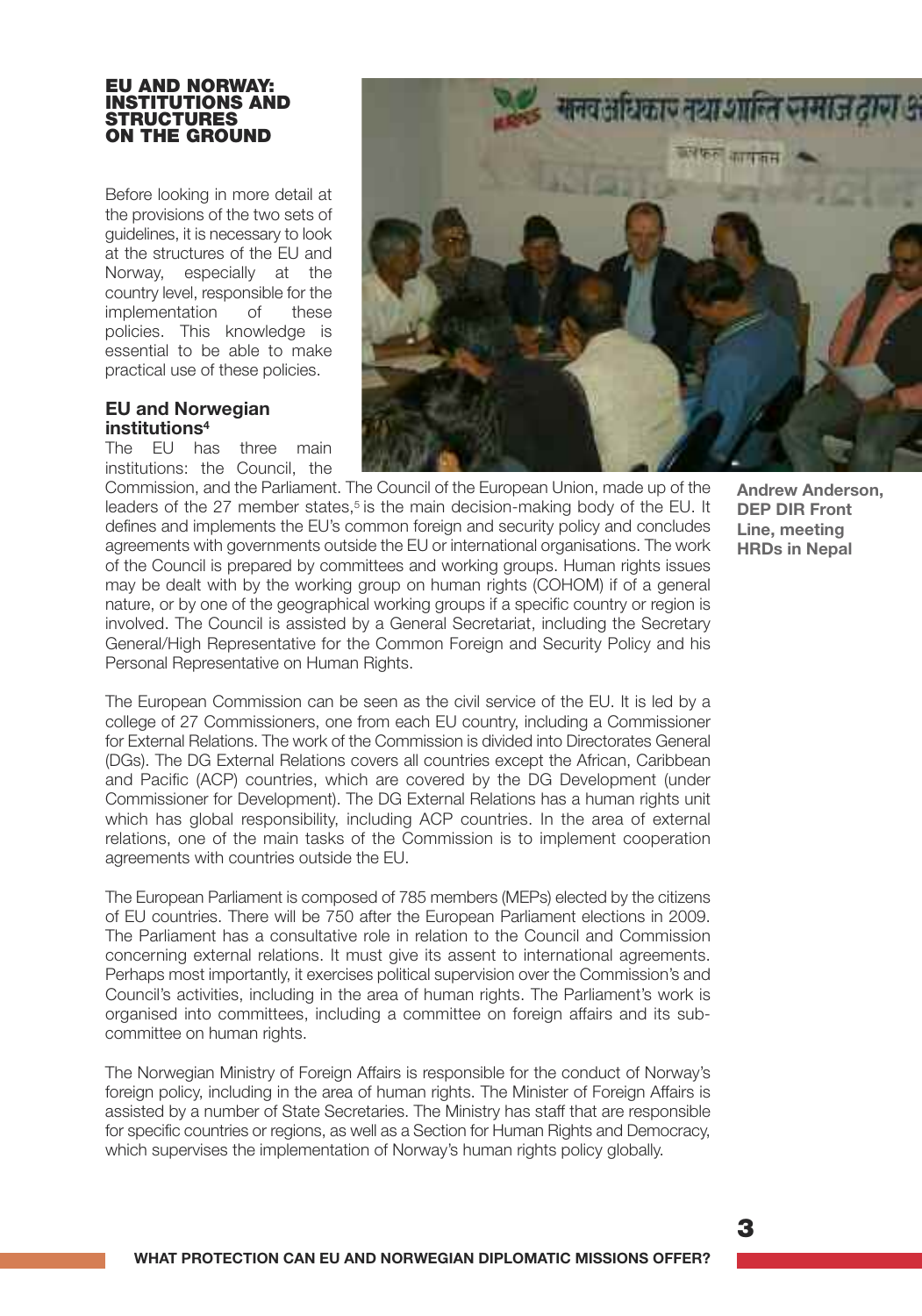

#### **The EU and Norway on the ground**

HRDs' first point of contact with the EU and Norway is usually local diplomatic representations.

#### **Norway**

Norway is represented by its embassies. Outside the EU, Norway has 57 embassies<sup>6</sup> throughout Europe, the Americas, Africa, Asia and Oceania.

#### The EU

The EU is represented by the embassies of its member states and by the Delegation of the European Commission (collectively called "EU missions"). Not all 27 EU member states will always be represented in any given country. Member states like France, the United Kingdom and Germany have an extensive network of embassies. Smaller EU countries, like Ireland and Poland, have much fewer embassies. In over 120 countries, there is a Delegation of the European Commission and they will know which EU countries have embassies locally. This information is also usually posted on the Delegation's website. <sup>7</sup> The Ambassadors of the EU member states and the Head of the Delegation of the European Commission are collectively referred to as the EU Heads of Mission and meet on a regular basis to discuss issues and decide actions.

In contacting the EU, it is important to be aware that at any given time, the EU is led by the Presidency of the Council of the European Union. Currently, the EU Presidency rotates among member countries every six months, although this may be modified in the future. <sup>8</sup> At the country level, the embassy of the country holding the EU Presidency should play a leading role. If the country holding the EU Presidency does not have an embassy locally, then it will appoint the embassy of another EU member state to be the "local Presidency."9

The aim of the Guidelines is to promote concerted EU action on behalf of HRDs, led by the Presidency. However, proposals for such action can come from active individual member states. Individual member states who prioritise other concerns can also block such action. Finally, individual member states are free to take measures to support and protect HRDs, including when concerted responses are lacking. For this reason, it is important for HRDs to maintain contact not just with the EU Presidency, but with individual EU missions as well.

In relation to HRDs' issues and cases, the Ambassador or the person who is responsible for human rights or political affairs should be contacted. EU embassies are supposed to consider appointing a specific staff member as a "focal point" for HRDs. Many embassies have their own websites, where further information can be found.

**4**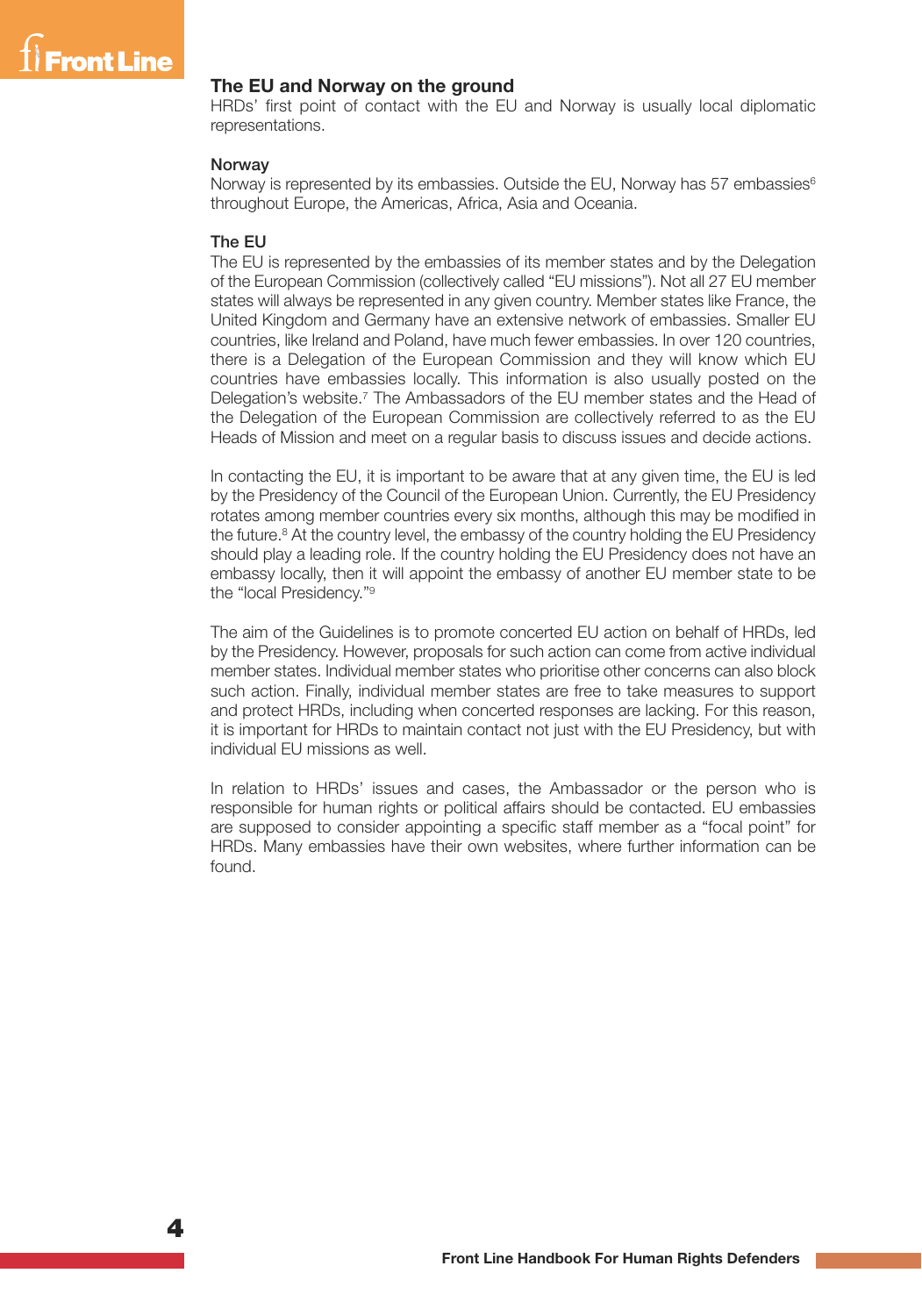#### **ACTIONS TO SUPPORT AND PROTECT HUMAN RIGHTS DEFENDERS**

The EU and Norway have regularly given support and protection to human rights defenders. However, guidelines were adopted in order to systematise and enhance these efforts. Diplomatic representatives are now supposed to monitor the situation of human rights defenders more consistently and take action to protect them more quickly and effectively, as this handbook describes. In the EU's case, "the overall objective should be to bring about an environment where human rights defenders can operate freely."

HRDs may be most familiar with the efforts of the EU and Norway to maintain contact with HRDs, to visit them, or even to observe trials in which they are involved. However, this handbook will first describe formal diplomatic measures (démarches, public statements and political dialogue), followed by ways



of giving physical protection and visible recognition to HRDs and of monitoring their situation. By presenting the actions in this order, the handbook aims to highlight in the first place the commitments made by the EU and Norway to raise concerns about HRDs with third country governments, and to explain in some detail the instruments that the EU and Norway have at their disposal for doing this.

#### **Démarches/raising the issue with authorities**

A démarche is a formal method which the EU and Norway can use to raise issues with the local authorities. A démarche usually takes the form of a written document, delivered to a representative of the third country government. It is usually carried out "confidentially," thus being a form of "quiet diplomacy." Sometimes, however, démarches may be accompanied by public statements.

The EU Guidelines provide for démarches in the name of the EU as a whole. These should be made in situations "where HRDs are at immediate or serious risk." While EU démarches are usually "delivered" by the local EU Presidency or "Troika" (current Presidency, next Presidency, and European Commission), any EU member state can propose that a démarche be made.

Though the EU Guidelines don't mention it, individual EU member states can also carry out démarches. Individual EU member states, in their own foreign policies, may have similar commitments to raising HRDs' issues and cases with the local government.

The Norwegian guidelines also provide for démarches ("official protests"). These have to be approved by the Norwegian Foreign Ministry. In practice, Norway makes démarches only in exceptional cases and after careful assessment of the situation. Norway often cooperates with the EU in making démarches.

The EU and Norway can also raise HRDs' issues and cases in other ways. The EU says that when representatives of the Presidency, Council of the EU,<sup>10</sup> or European Commission are visiting third countries, they will raise individual cases of HRDs where appropriate. Individual states can also bring causes or issue to the attention of local authorities. The Norwegian policy also mentions using "informal dialogue" to raise the situation of HRDs with the authorities.

**EU commissioner Louis Michel, Vincent Forest Front Line, Mary Lawlor Front Line, Dr. Mudawi Ibrahim Adam, Sudan, Gégé Katana, DRC**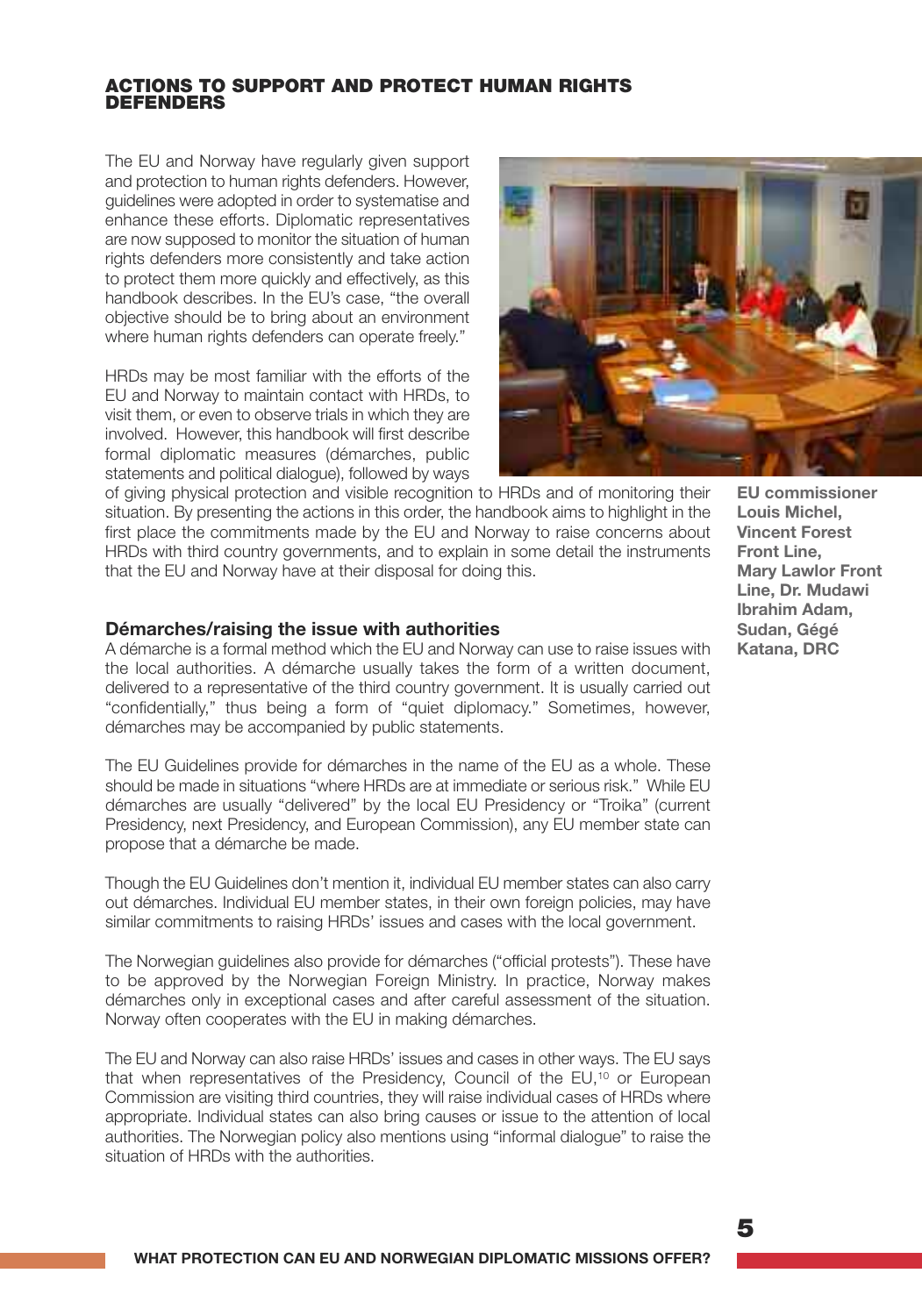## Front Line

The Netherlands. The human rights policy of The Netherlands states that where possible, in cases where an activist or an organisation is harassed or its work made impossible by the government, the Dutch Government will raise it, either through the EU or bilaterally, with the relevant authorities. 11

In practice, raising concerns about the situation of HRDs or individual cases, especially confidentially and informally, appears to be the most common way in which the EU and Norway intervene of behalf of HRDs. Démarches and other ways of raising issues or cases with local authorities can be used, for example, to express concern about threats against HRDs and request physical protection for them.

#### What you can do:

- *- When discussing violations with EU diplomats, indicate whether you believe informal or formal action would be more effective, and whether the action should be publicised or confidential;*
- *- In communications with diplomats, indicate which authorities are responsible or in a position to take action in relation to violations of your rights as a HRD;*
- *- Provide complete and accurate information on a timely basis, including on why the particular situation or case constitutes a violation (diplomats will not raise issues or cases unless they have confidence in the quality of the information they have);*
- *- Advise diplomats with regard to the questions that should be asked and the messages that should be communicated to the authorities;*
- *- Obtain feedback from the diplomat regarding whether the situation or case was raised, what the response was, what commitments were made by local authorities and what the follow-up will be.*



#### **Public statements**

The EU Guidelines provide for official public statements including the "condemnation of threats and attacks against human rights defenders," and "where HRDs are at immediate or serious risk." These statements are usually issued by the Presidency, in Brussels and in the Presidency capital. They can also be made at the local level, by the EU Heads of Mission. Any member state can propose that an EU public statement be made. The EU should be approached to consider the views of HRDs when deciding on whether to make public statements.

**Ruth del Valle showing bars on windows in Guatemala**

Uzbekistan. On 4 May 2007, the EU issued a public declaration in which it expressed great concern about harsh prison sentences given to two Uzbek human rights defenders and deplored the fact that observers were not allowed to the trial. "The EU urges the Uzbek authorities to immediately review the two cases and to fully respect the principles of due and fair trial according to Uzbekistan's commitments to international human rights standards. The EU calls on the Uzbek authorities to grant unhindered access to both women by family and lawyers," read the EU statement, issued in Brussels.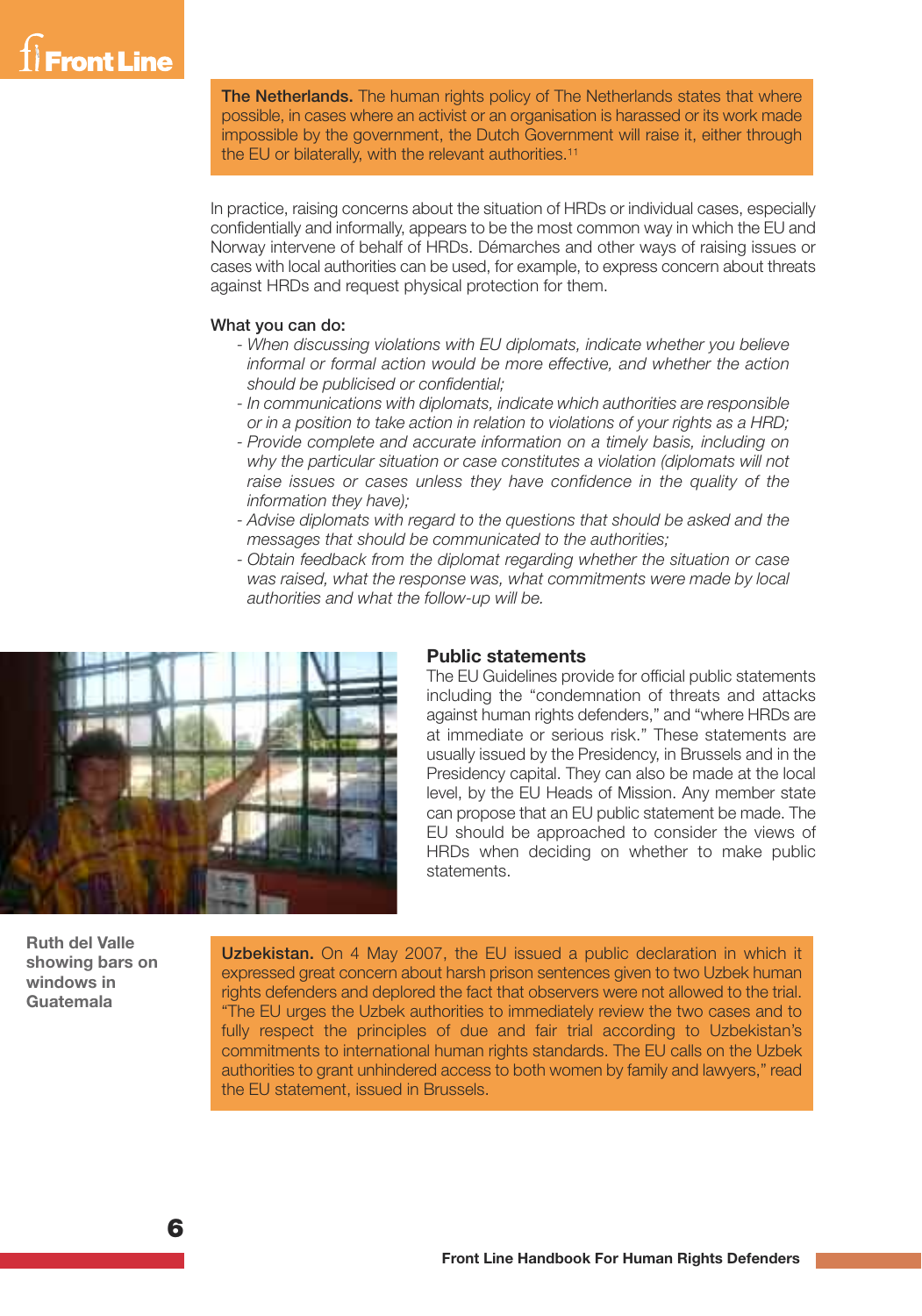Iran. Following the arrest of women human rights defenders on 4 March 2007, the EU Presidency issued a statement calling for immediate and unconditional release of those detained and the cessation of proceedings against those already released. An EU Presidency statement of 25 May 2007 expressed deep concern at developments in the human rights situation in the country, including the recent wave of arrests of civil society and women's rights activists.

Guatemala. On 12 July 2007, the EU Heads of Mission issued a "Joint Declaration of the Heads of Mission of the EU Member States and the European Commission Accredited to Guatemala." In this Declaration, the EU Heads of Mission expressed concern about recent attacks against human rights organisations and their collaborators. They stressed the importance of the relevant Guatemalan institutions to improve protection of the affected groups and thoroughly investigate the incidents. They stressed the need to take all possible measures to end impunity for such attacks. This Declaration was published in the local newspaper *El Periódico* on 13 July 2007.

As far as Norway is concerned, its policy mentions that "many human rights defenders are subjected to defamation campaigns and negative comments in the media. Missions can play a part in promoting a positive image of human rights defenders through comment in the media…" The Norwegian guidelines also mention the possibility of publishing démarches on the websites of the Ministry of Foreign Affairs or the embassy concerned. As in the case of démarches, Norway often cooperates with the EU on public statements such as by co-signing EU declarations on HRDs.

Syria. On 16 May 2007, Norwegian State Secretary for Foreign Affairs, Raymond Johansen issued a press release criticising the conviction of HRDs in Syria. "I am very critical of the Syrian authorities' attempts to stop the work of human rights and democracy advocates," he said. "As a party to the International Covenant on Civil and Political Rights, Syria is obliged to respect the right to freedom of expression and freedom of association, and to respect basic principles of the rule of law such as the right to a fair trial. I therefore urge the Syrian Government to fulfil their international obligations and overturn these judgements," he concluded.<sup>12</sup>

#### What you can do:

- *- If you think that a public statement would be an effective way to address violations against you, make diplomats aware of that;*
- *- Organise a press conference regarding your situation and the activities which you believe lead to attacks against you and invite diplomats to attend or participate;*
- *- Organise media coverage of visits by diplomats to your office, area of work, event, place of detention, etc. This will give diplomats the opportunity to comment through the media;*
- *- Translate and disseminate EU public statements to local media to ensure impact on the ground.*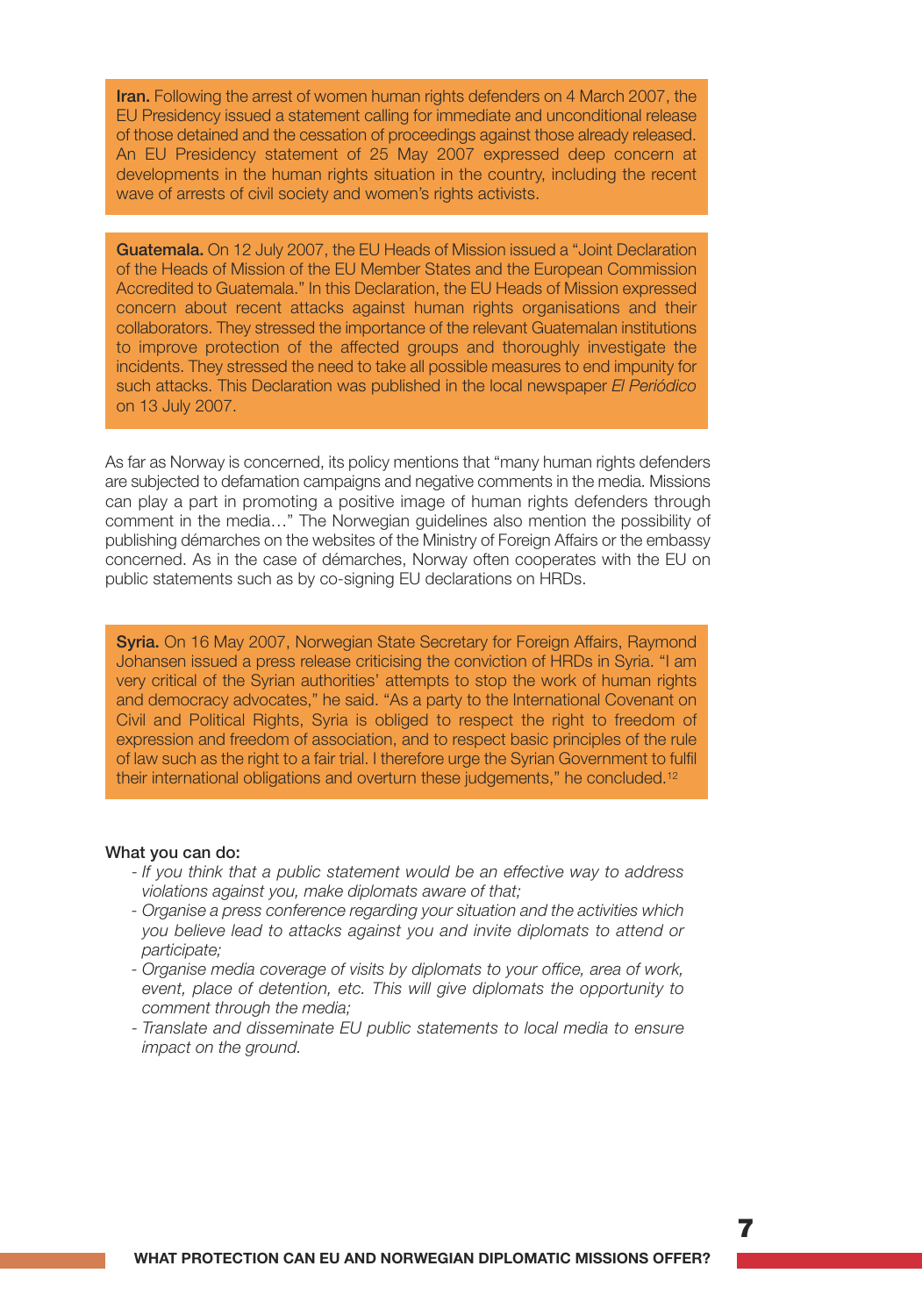#### **Political Dialogue**

Political dialogue refers to formalised and structured discussions between governments.

The EU considers political dialogue as its main instrument for furthering its external relations. Political dialogue usually takes place in the framework of cooperation agreements between the EU and the third country government. For example, the Cotonou Agreement between the EU and African, Caribbean and Pacific countries, and Association Agreements with Mediterranean countries.14 These agreements stipulate a common commitment to uphold the basic principles of human rights,



democracy and the rule of law. With Mediterranean countries, the EU is establishing sub-committees on human rights where HRDs' issues can be discussed. There is a specific "human rights dialogue" with China and a human rights "consultation" with Russia.

Political dialogue takes place through regular meetings between the EU and the partner government. The meetings take place in the partner country, or in the country of the EU Presidency, or in Brussels. The number of meetings per year may vary, and it appears that the dates are sometimes decided only a short time beforehand. Since the time between meetings may be months, political dialogue is not suitable for addressing urgent cases.

**A demonstration in Egypt, protesting against the closure of the Association for Human Rights and Legal Aid**

On the EU side, the meetings are led by the EU Presidency. The European Commission also plays an important role in preparing and conducting the meetings. However, any EU member state can propose topics for discussion. The topics of the discussions may vary, but in any case, human rights issues should be included. For example, in Article 8 of the Cotonou Agreement it is stipulated that the political dialogue will "encompass a regular assessment of the developments concerning the respect for human rights, democratic principles, the rule of law and good governance."

In relation to HRDs' issues and cases, the EU Guidelines on HRDs stipulate that:

*"the human rights component of political dialogues between the EU and third countries and regional organisations, will, where relevant, include the situation of human rights defenders. The EU will underline its support for human rights defenders and their work, and raise individual cases of concern whenever necessary."*

In its political dialogue with third countries, the EU says that it may draw attention to the UN Declaration on HRDs, address concerns relating to the institutional framework and the environment in which HRDs work, and encourage the implementation of recommendations of the UN Special Representative on HRDs and regional HRD mechanisms. The advantage of political dialogue is that it can be used to ensure continuity and follow-up on HRDs' issues and cases.

The EU is supposed not only to raise HRDs' issues and cases during the dialogue, but also involve HRDs in the preparation of dialogue meetings and consult them in the establishment of human rights related priorities for the dialogue. Also, meetings with HRDs may be organised on the occasion of high level meetings between the EU and the third country government.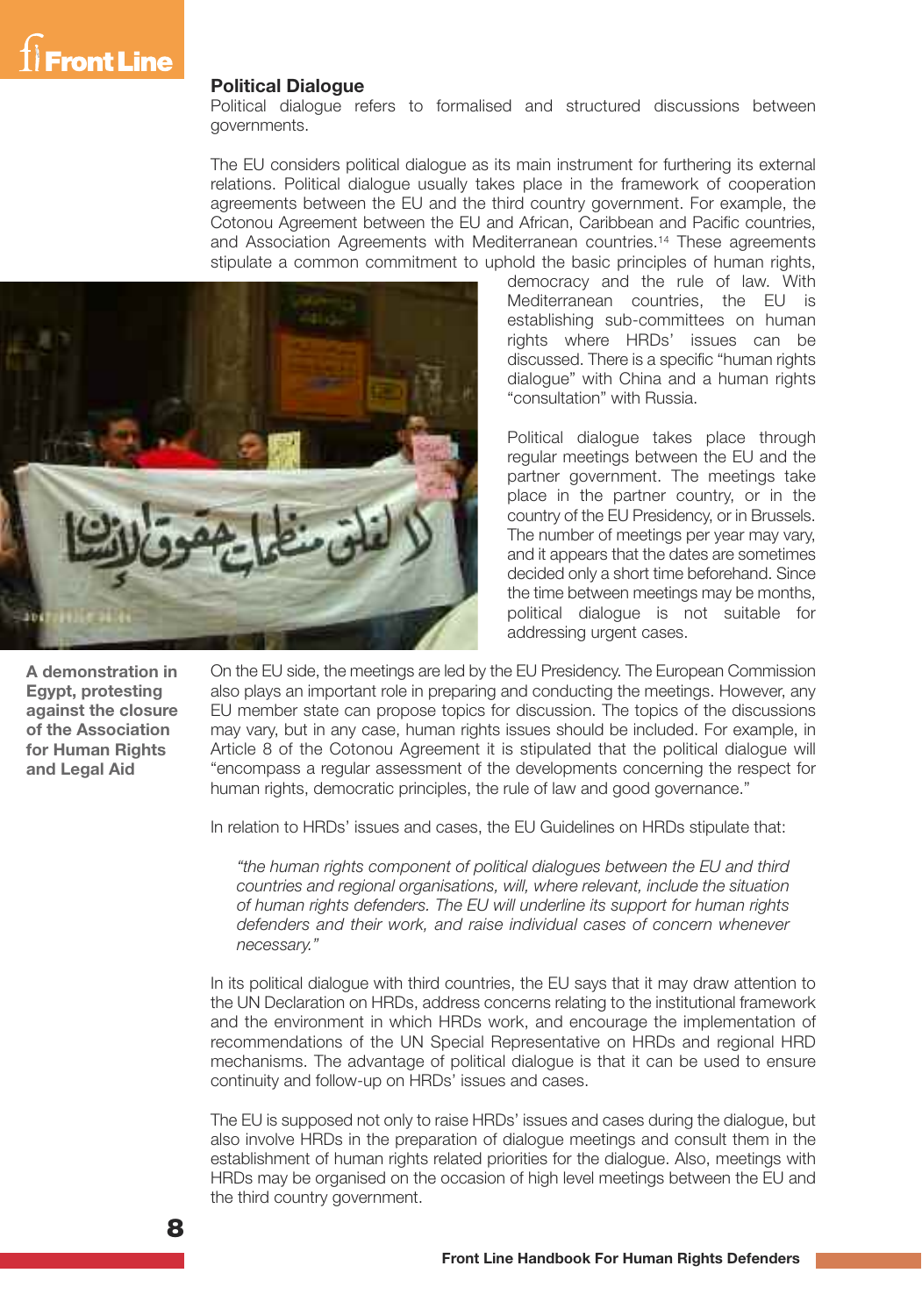The involvement of HRDs in the political dialogue is sometimes stipulated in the cooperation agreement itself. For example, Article 8 of the Cotonou Agreement stipulates that "civil society organisations shall be associated with this dialogue." In any case, it is also stipulated in another set of EU human rights guidelines, the EU Guidelines on Human Rights Dialogues:

*"…civil society organisations could become involved (in the human rights dialogue) under the most suitable arrangement in the preliminary assessment of the human rights situation, in the conduct of the dialogue itself (particularly by organising meetings with civil society at local level in parallel with the formal dialogue), and in following up and assessing the dialogue. The European Union could thus signify its support for defenders of human rights in countries with which it maintains exchanges of this kind."*<sup>15</sup>

In relation to Norway, political dialogue, meaning formal bilateral consultations, is also a means through which the situation of HRDs can be raised with local authorities. Norway has dialogues specifically focused on human rights with China, Vietnam and Indonesia.

Russia. Since 2005, the EU has held human rights consultations with Russia, consisting of two meetings per year. Russian HRDs were not even aware of the first meeting in March 2005. But after that they pressed for involvement. At the time of the second consultation meeting in September 2005, they took the initiative to travel to Brussels to convey their views to EU officials and organise alternative public hearings. In 2006, their involvement increased further: the EU met them before the consultations to hear their assessments and concerns, and briefed them on the discussions afterwards. The EU has raised HRDs' issues such as the restrictive legal framework for NGOs and individual cases during the meetings. For example, at the meeting on 3 May 2007, the EU raised the issues of media freedom, pressure on NGOs and a series of individual cases. The EU expressed its concern that plurality of the media was diminishing and that journalists were working in dangerous conditions. The EU reiterated its concerns regarding the 2006 amendments to the NGO law, as well as concerning the breadth and application of the anti-extremist law, and urged the Russian authorities to place further amendments to the NGO law before the Duma as quickly as possible. The EU representatives met with Russian HRDs before their consultation with the Russian authorities. The EU suggested to the Russian authorities that they establish a "legal seminar" (with academics and civil society) before the official consultation meeting, similar to the one that is taking place before the HR dialogue with China. One Russian HRD involved in the consultation process stated that HRDs were satisfied with their level of involvement, though there were still some concerns. *"There is no way for us to find out whether they actually incorporated our recommendations,"* he said. *"And there are no outcomes or agreements that we can hold the government accountable to."*<sup>16</sup>

Israel/Occupied Palestinian Territories. Local and international organisations collaborated in lobbying the European Commission and the EU Presidency to raise individual cases of the "administrative detention" of local organisations' Palestinian staff members with the Israeli authorities. (Administrative detention is detention without charge and on the basis of 'secret evidence' which is not revealed to the detainee or their lawyer.) During the meeting of the informal EU-Israel Human Rights Working Group in February 2007 in Brussels, the German Presidency raised with the Israeli authorities two individual cases. Within three months of the meeting, the two HRDs were released. 17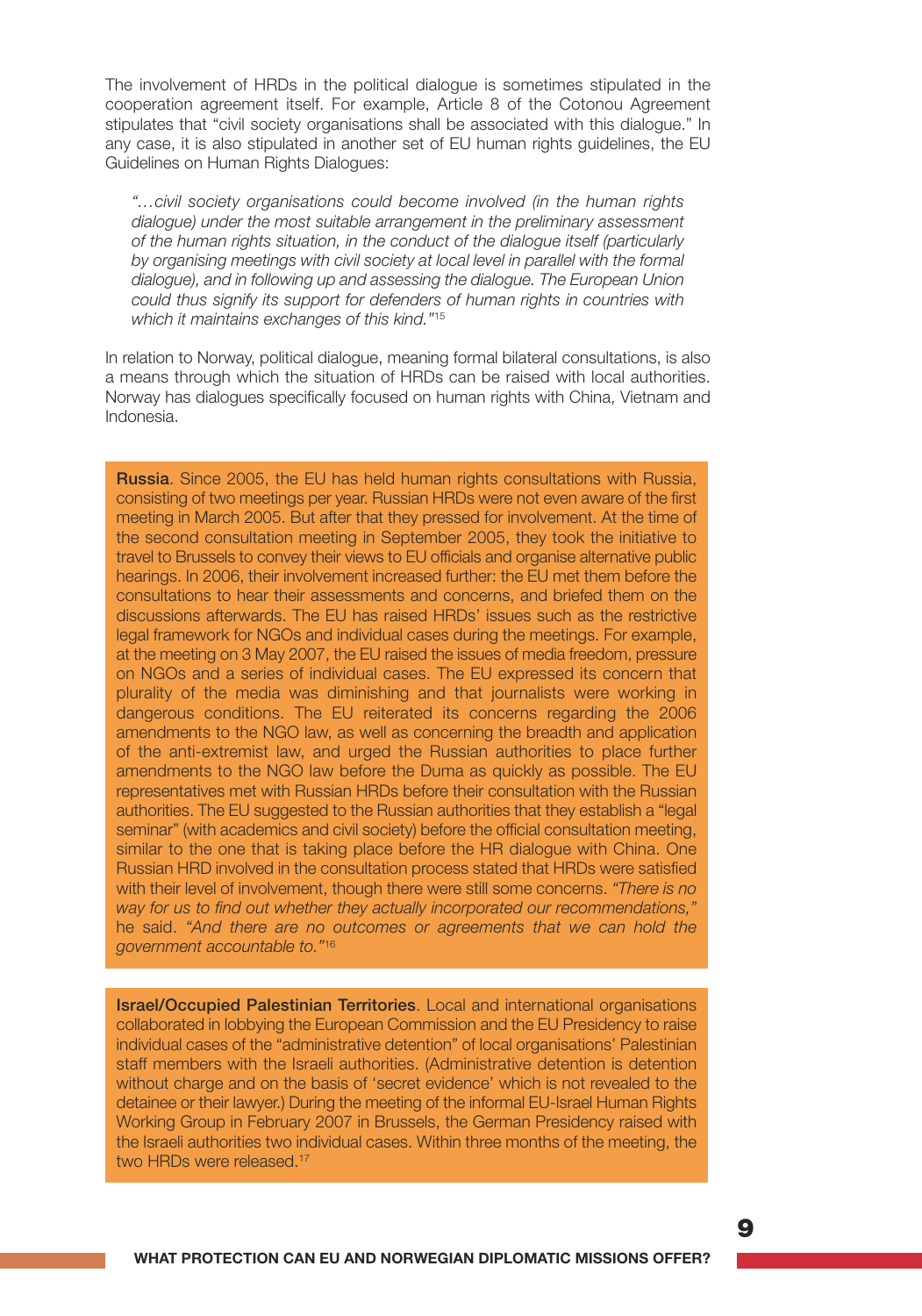

#### What you can do:

- *- Contact the local Delegation of the European Commission (Political Affairs) or the local EU Presidency (Ambassador, person dealing with political affairs or human rights) to find out about the form the political dialogue takes, the calendar, topics to be discussed, and how you can provide input or be involved in the dialogue;*
- *- Provide input, through the Presidency or Commission, about issues affecting HRDs or individual cases, including your own;*
- *- Follow-up to find out whether your issue/case was raised and what responses were obtained from the local government.*



#### **Physical protection**

EU policy does not provide for any measures for physically protecting HRDs. However, they should "consider developing protection tools for situations where the life or physical and mental integrity of HRDs may be at immediate risk," and to "consider the issuing of emergency visas for HRDs in grave danger, building on the experience and good practice of some member states."

Some EU countries do have efficient and speedy procedures in place to grant visas to human rights defenders in need of respite but these seem insufficient in responding to emergency situations.

**Human rights defenders' training session in Moscow**

Ireland. In 2005, the Irish Government began providing a fast temporary visa procedure for human rights defenders at risk, in a pilot scheme implemented in cooperation with Front Line. Front Line is now calling on all EU member states to introduce a similar procedure.

The Norwegian policy provides explicitly for protection for HRDs in critical situations, where the HRD is in acute danger. Norwegian embassies can support the establishment of safe houses or crisis centres. With the approval of the Norwegian Ministry of Foreign Affairs, Norwegian embassies may provide shelter to HRDs in danger. If the situation requires that the HRD leave the country, the embassy can support the stay in a neighbouring country or invite HRDs for training courses or conferences abroad. Norway can also consider allowing HRDs to stay in Norway for a limited period of time, for study, research or an internship at a Norwegian NGO. Asylum or residence in Norway can be granted to HRDs already in Norway on humanitarian grounds. It can also be granted if the person is not already in Norway, but then only if the HRD is registered as a refugee with the United Nations High Commissioner for Refugees.

#### What you can do:

- *- Establish contact with international human rights organisations. Their support for your case can be essential in obtaining physical protection from the EU and Norway;*
- *- Share concerns about your security situation with EU and Norwegian missions and request assistance if needed;*
- *- Discuss physical protection possibilities with mission staff before you need it.*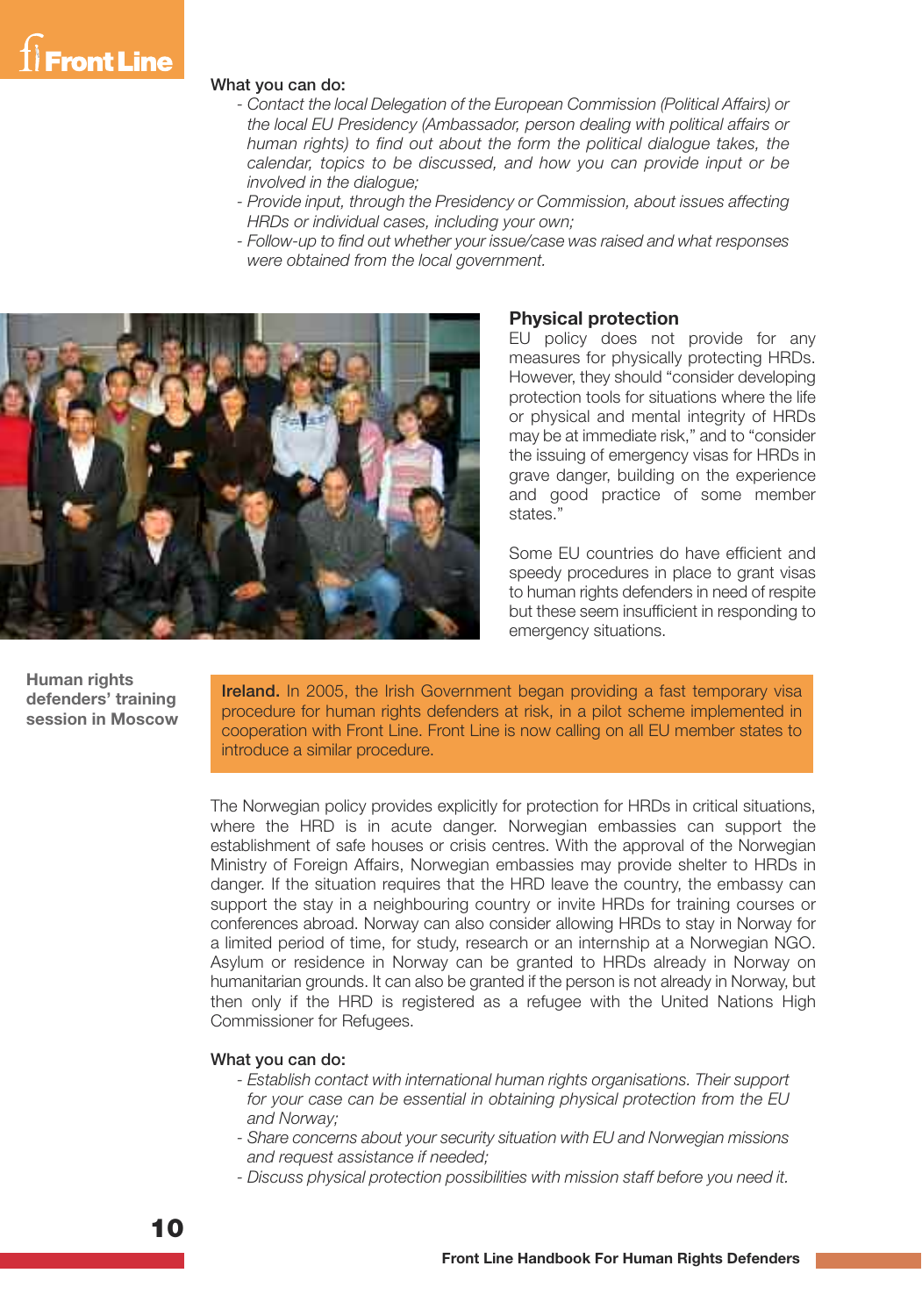#### **Trial Monitoring**

The EU and Norway provide for monitoring trials involving HRDs, to observe directly whether fundamental legal safeguards are respected. This could involve not only situations in which HRDs are on trial, but also trials of people charged with violating the rights of HRDs. EU missions should be asked to establish rotation routines for trial observation on behalf of the local Presidency or Troika, and consider giving visibility to their observers. Norway prioritises "important court cases involving matters of principle."

#### What you can do:

*- Request the presence of diplomats at hearings, inform them about the case, the issues at stake, the times/dates/locations*



*of hearings, and if necessary the procedure by which diplomats can gain access to the hearings;*

- *- If diplomats cannot attend, arrange for other (for example, local or international NGO) observers and disseminate their reports to missions afterwards;*
- *- Facilitate contact between the diplomats and the lawyers involved in the case so that diplomats are able to obtain first hand information;*
- *- In the case of trial, issue a press release on the trial, informing media that observers from the diplomatic community have been invited; urge missions to give visibility to the observers and to make the observers' findings public.*

Ethiopia. In May 2006, the trial of 76 prisoners, many elected MPs, journalists and human rights defenders, arrested in early November 2005, following a series of demonstrations against alleged fraud in the May 2005 general elections, began. In order to monitor the trial, the EU employed a European expert as an independent observer, funded by a Member State. Similarly, representatives of the diplomatic community attended the trial regularly. The observer's interim report was shared in paper version with the EU Heads of Mission in Addis Ababa. In November 2006, the EU Troika discussed the report with the Ethiopian Minister of Justice and other government representatives. In addition to monitoring the trial, the Commissioner responsible for Development and Humanitarian Aid visited key political detainees in February 2006, and received commitments and assurances from Prime Minister Meles Zenawi on their detention and trial conditions. Concerns about the detainees, the conditions of their detention and the ongoing trial have been reiterated by the President of the European Commission to Prime Minister Meles Zenawi during his visit to Addis Ababa in October 2006 and again by the Commissioner responsible for Development and Humanitarian Aid when he met the Prime Minister in January and March 2007. On 23 July 2007, the EU issued a public declaration welcoming the release of 38 of the detainees on 20 July and expressing hope that the remaining detainees would be acquitted or released soon.

#### **Visible recognition**

Both the EU and the Norwegian Government consider visible recognition to be a way in which they can contribute to the protection of HRDs. This means visible contact. The EU stipulates that HRDs should be received at missions, and should be visited in their areas of work. EU missions can visit annual meetings and offices of human rights organisations, attend their press conferences, and visit them in prison. In situations where it can contribute to improving the situation of HRDs, EU missions can consider increasing publicity and visibility through activities such as visiting local human rights

**Iranian HRD Shirin Abadi addresses HRDs in Tunisia**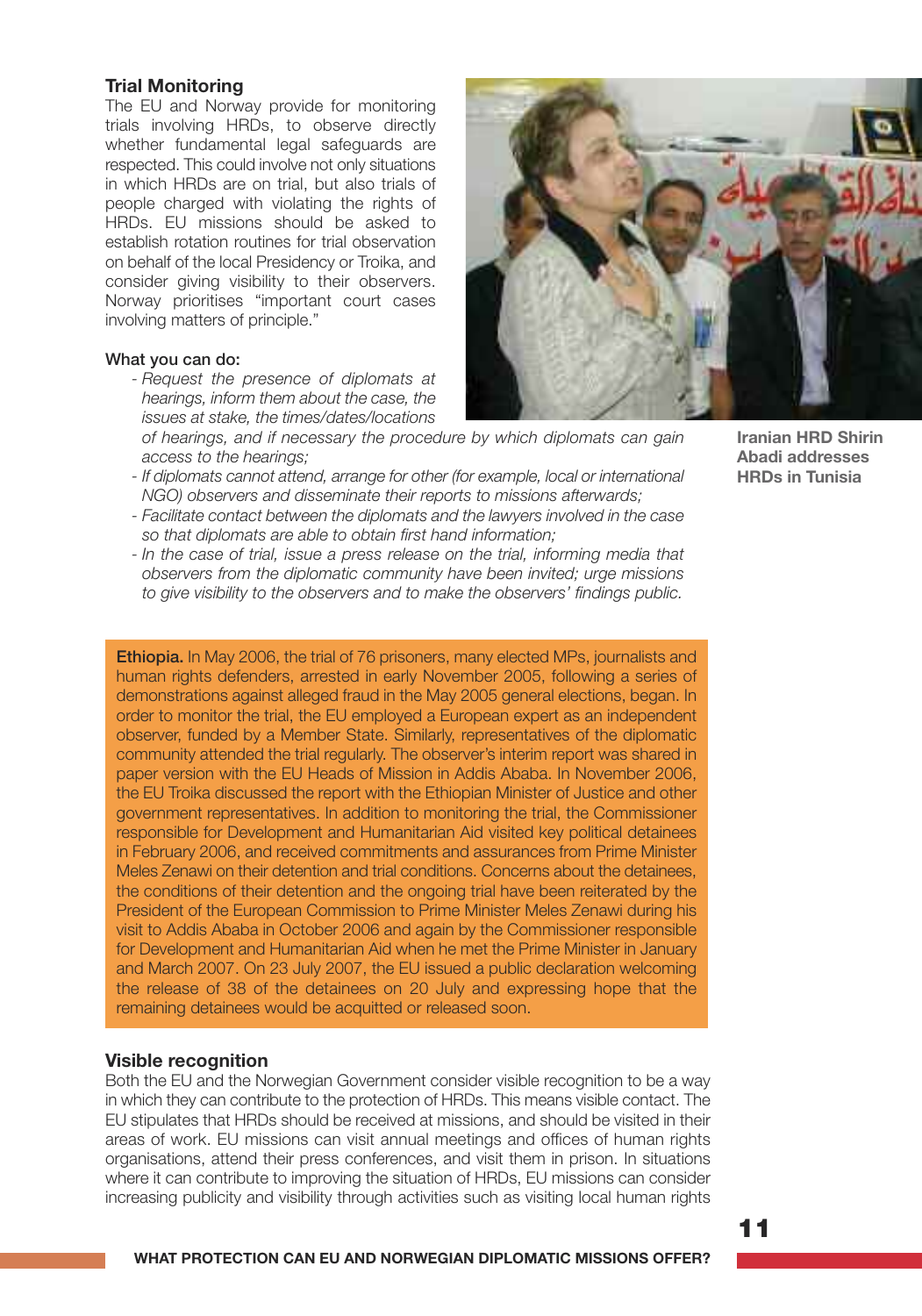

projects, attending events of HRDs, and organising joint press conferences with HRDs. Visiting EU representatives (the Presidency, High Representative for the Common Foreign and Security Policy, EU Special Representatives and Envoys, European Commission) will, where appropriate, include meetings with HRDs.

Colombia. On 23 May 2006, in Bogotá, Colombia, a joint press conference was conducted by two EU Heads of Mission, representing the EU Presidency and the European Commission, and four local HRDs at risk. "We observe with deep concern the recent intensification of threats and attacks against recognised human rights defenders, both individuals and organisations, by illegal groups," read the statement issued by the EU. "Individuals, organisations and institutions that work in the promotion and protection of human rights, including human rights defenders, should be supported and protected," urged the EU. The event was attended by numerous representatives of the local media.



Similarly, Norway says that HRDs should be invited to meetings at the mission or more neutral meeting places and be visited. The Norwegian policy also mentions possibilities like inviting HRDs to seminars, attending their annual meetings and press conferences, and visiting them in prison.

#### What you can do:

- *- Invite diplomats to visit you, whether its at your area of work, an event you organise, or the place where you are detained;*
- *- Publicise visits of diplomats by taking and publishing photographs, being interviewed about the visit afterwards and inviting journalists to be present at the event.*

**Gégé Katana receives her 2007 Front Line Award for Human Rights Defenders at Risk from Bono**

#### **Monitoring the situation of HRDs**

The EU and Norway have committed themselves to monitoring the situation of HRDs. The EU Guidelines stress in particular the monitoring of threats or attacks against HRDs, the institutional framework in which HRDs operate, and measures that states have taken to protect HRDs. Not only the situation of HRDs, but also individual cases are supposed to be monitored. EU member states are also supposed to regularly instruct their missions to "proactively establish and deepen contacts with human rights defenders in a manner which best serves their security and protection, to monitor their situations and to proactively report on developments of concern and recommend concrete measures to be taken at mission/capital/Brussels level." This summarises both the main method and purpose of EU missions' monitoring of the situation of HRDs.

In the case of Norway, embassies are encouraged to make a fairly thorough survey of the situation of HRDs covering five points:

- 1) Human rights defenders in the country, including voluntary organisations, NGOs, the media, and individuals, and assessments of their credibility;
- 2) Any restrictions (direct or indirect) imposed by the authorities on the work of human rights defenders:
- 3) Any other reprisals by the authorities against human rights defenders;
- 4) Any failure by the authorities to protect human rights defenders adequately from attack by non-state parties;
- 5) The general level of awareness of human rights in the country and whether there is a culture of promoting human rights.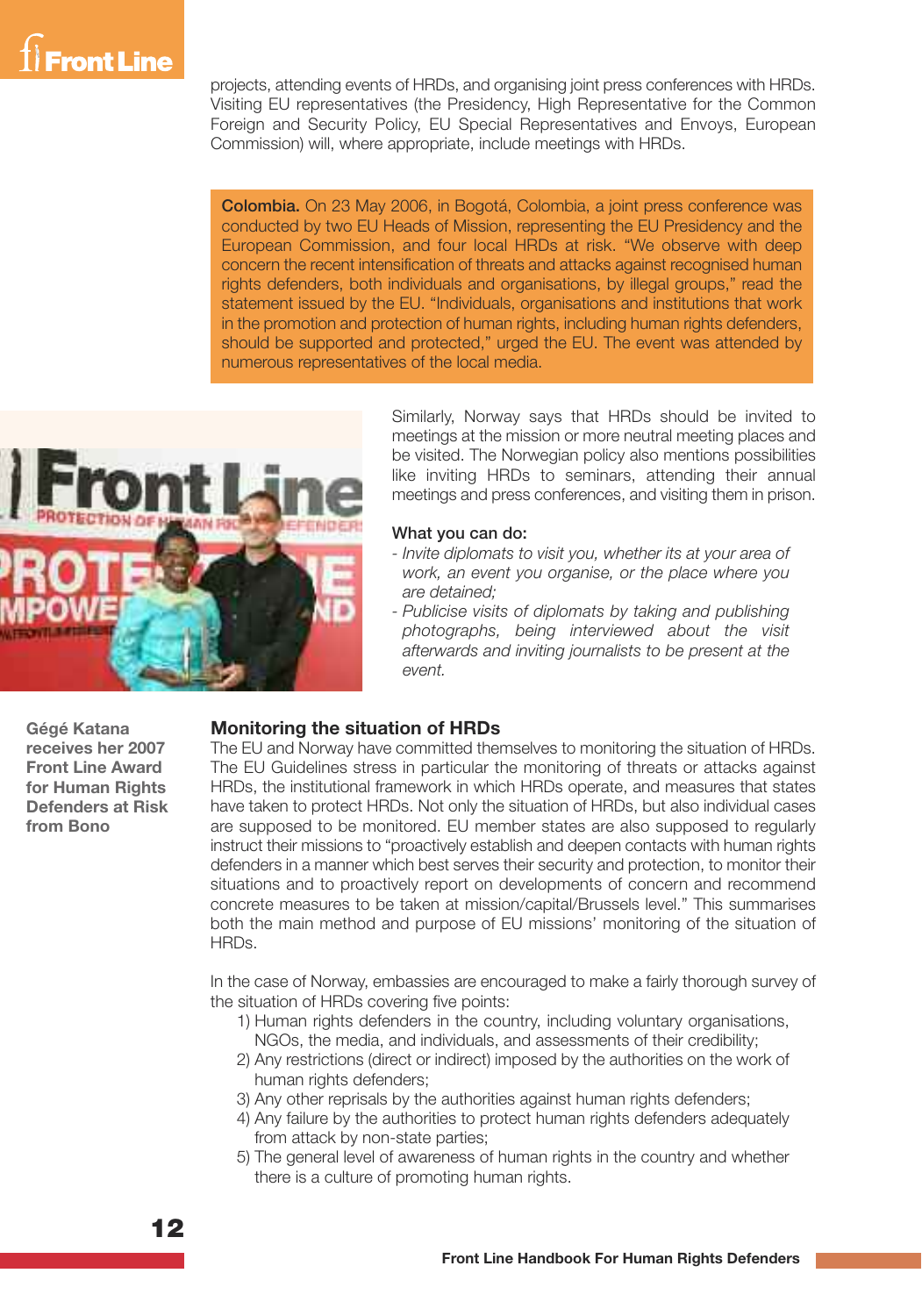The EU and Norway monitor the situation of HRDs through contacts with HRDs themselves. EU missions are requested to take a proactive approach to HRDs and maintain contact with them, including by – as previously mentioned – receiving them at missions and visiting their areas of work. Heads of Mission are supposed to meet with a broad spectrum of HRDs at least once per Presidency and regularly invite HRDs to meetings with the human rights experts of EU missions.

What you can do:

- *- Get yourself known to diplomats, so that if you need to ask for help, you will not be a stranger;*
- *- Inform diplomats about your work and your situation, restrictions on your work, reprisals or failures to protect you;*
- *- Give them your contact information, and get theirs (phone number, e-mail address, etc.);*
- *- Organise meetings at which the situation of HRDs is discussed/presented and invite diplomats;*
- *- Make comprehensive reports about the situation of HRDs that describe the context in which violations against individual HRDs take place;*
- *- Get funding from the EU and Norway. Not only will this ensure regular contact and enable them to be better aware of your situation, but they tend to take action quicker in cases involving organisations they are funding.*

Guatemala. In the framework of the EU Guidelines on HRDs, a working group made up of representatives of the Dutch, Finnish and UK embassies develops close contacts with HRDs, meets regularly to discuss cases of HRDs at risk, raises cases with the authorities – notably the Minister of Home Affairs – and ensures the followup. The group also writes reports on their activities in this field and sends them to the other embassies, to EC delegations and Brussels-based EC country desk officer. Reports contain information on the cases taken up, the evolution of the cases, and Guatemalan authorities' replies. The report often concludes that for the cases raised with the authorities, no new threat, aggression or harassment took place against the NGOs/HRDs.

#### **Financial support**

Providing financial support to HRDs is a component of the policies of both the EU and Norway.

Financial support from the EU can be provided by both the European Commission and member states. HRDs can be supported through activities such as capacitybuilding and public awareness campaigns. Both the European Commission and EU member states can assist in the establishment of networks of HRDs at an international level, including by facilitating meetings of HRDs, and can seek to ensure that HRDs can access financial resources from abroad.

During the period 2007-2010, the European Initiative for Democracy and Human Rights (EIDHR) has allocated a total of €16 million for supporting human rights defenders. This funding aims to strengthen the status of human rights defenders and their fundamental rights, in particular the right to a fair trial, and supporting their activities such as documenting violations, seeking remedies for victims of violations, and combating cultures of impunity. It will also be used to ensure a timely reaction to situations of urgency for protection of and support for human rights defenders, such as securing the physical security of a human rights defender and his/her immediate family and accompanying registration procedures of civil society organisations. Civil society organisations, organisations providing support and protection to human rights defenders, and human rights defenders themselves may apply for funding.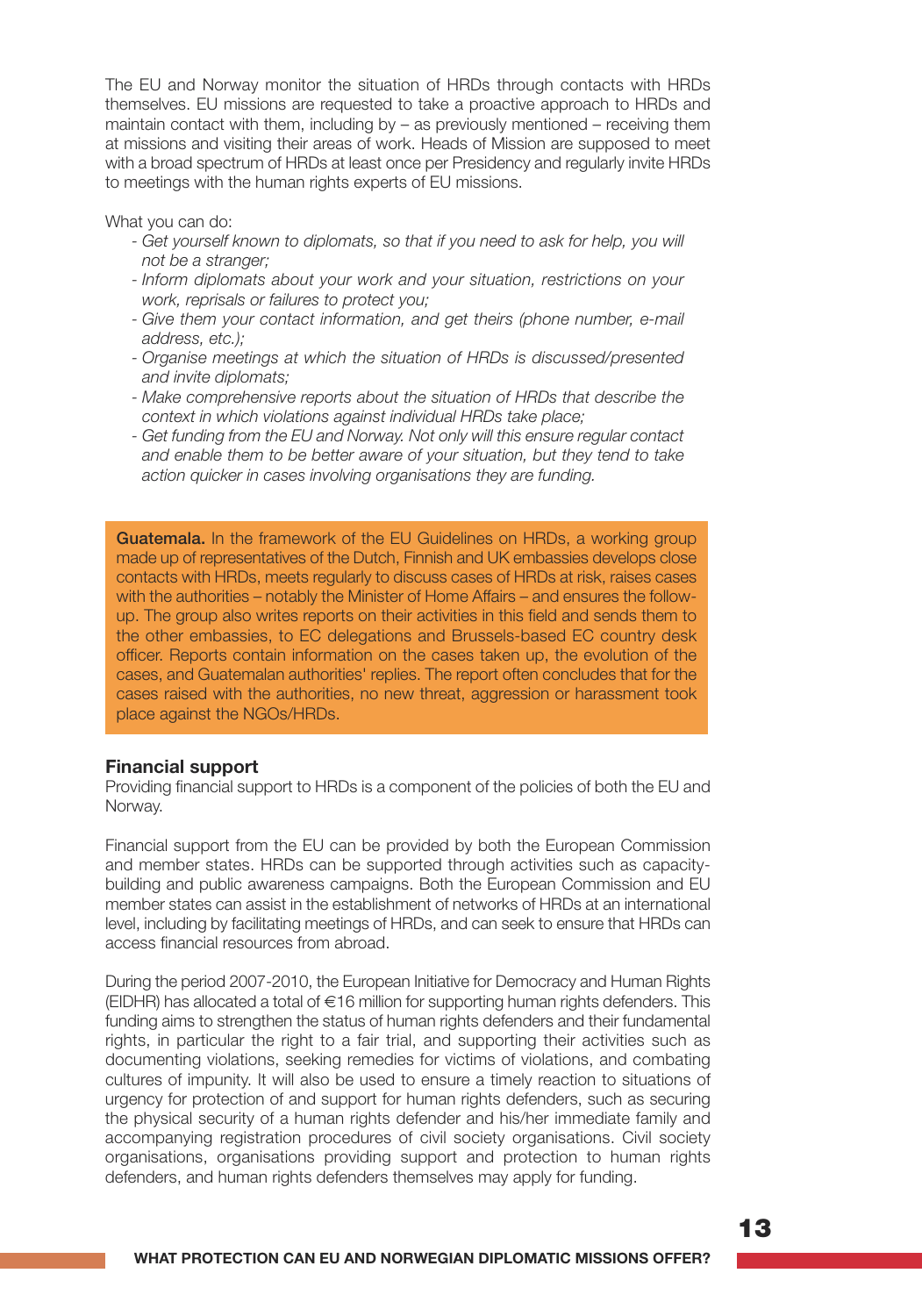

Norway can provide support for human rights projects, seminars, development of materials, developing and strengthening cooperation and networking between HRDs at both national and regional level, and other activities. Embassies may help arrange access to a personal computer, the internet and printing facilities. In exceptional cases, office equipment and facilities may be funded.

#### What you can do:

- *- Contact the Delegation of the European Commission, and embassies of EU member states and Norway, to obtain information about possibilities for funding your activities or your organisation's work, as well as in case of immediate risk;*
- *- Obtain information as to the requirements for obtaining funding and how applications can be made;*
- *- If necessary, seek assistance from other HRDs or the diplomatic missions themselves in making applications for funding;*
- *- Develop and seek EU or Norwegian funding for specific initiatives to support/protect persecuted HRDs such as safe houses, crisis centres or short term stay abroad for HRDs under threat;*
- *- Or a HRD network that can offer medical, legal, psychological or social support.*

#### **Publicising the Guidelines and planning their implementation at the local level (EU)**

Since not all HRDs may be aware of the commitment of the EU to support and protect HRDs and the possible actions that the EU can take, EU missions are supposed to publicise the guidelines through activities such as handing over copies of the Guidelines in contacts with HRDs and providing links to the guidelines on websites of foreign ministries, embassies and EC delegations. EU missions are also supposed to devise common strategies for promoting awareness of the Guidelines at local level.

Perhaps more importantly, under the German Presidency in 2007, EU missions in 120 countries have devised local strategies for the actual implementation of the EU Guidelines on HRDs. The strategy is supposed to have been made in consultation with HRDs and give attention to the specific needs of women human rights defenders. In other third countries, this effort should be initiated or coordinated by the local EU Presidency.

#### What you can do:

*- Contact the local EU Presidency, preferably in collaboration with other HRDs, to get information on the existing strategy for the implementation of the EU Guidelines on HRDs in your country, or advocate for the creation of such a strategy.*

Mozambique. On 11-12 December 2006, the Mozambican League for Human Rights organised the First National Conference on Human Rights Defenders in Maputo. One of the purposes of the conference was to provide local HRDs with tools they could use to gain support and protection for their work. The Finnish Embassy, acting as the EU Presidency, accepted an invitation to present the Guidelines and describe their application in Mozambique to the 60 or so participants. In co-ordination with the Presidency and the League for Human Rights, and in advance of the presentation, the European Commission Delegation had printed the Portuguese version of the Guidelines and had copies distributed to participants, who were able to refer to the document as the Finnish representative read through it. After the presentation, participants were able to address questions to the EU Presidency.<sup>18</sup>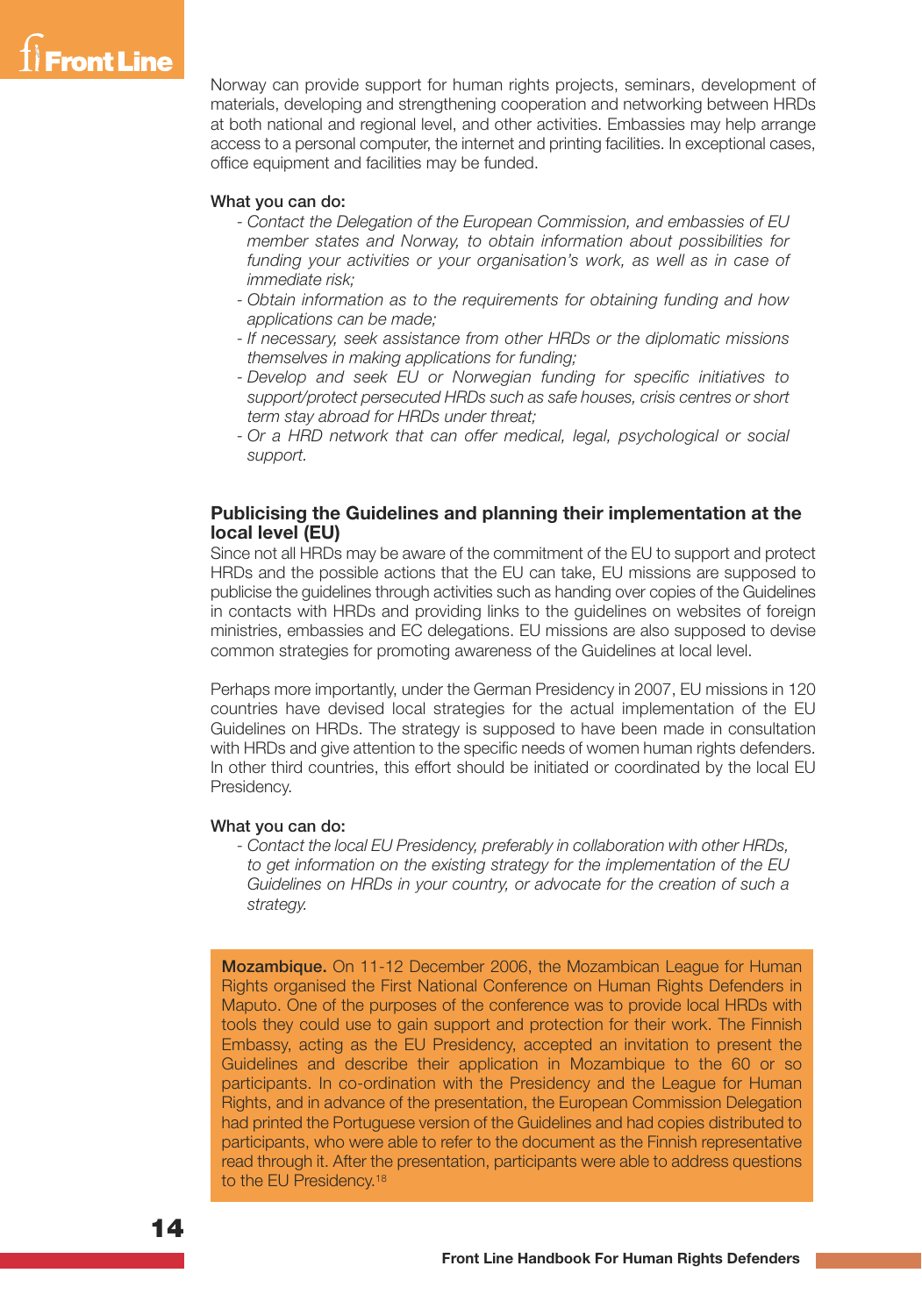#### **LIMITATIONS OF EU/NORWEGIAN ACTION TO SUPPORT AND PROTECT HRDS**

In spite of their countries' official policies, representatives of EU countries or institutions, and of Norway, may not always take action to protect and support HRDs. Action often depends on the commitment of individual diplomats. Certain diplomats will not take an interest in or be committed to the issue of HRDs. It may be difficult to convince such diplomats to take action. It might be better to identify interested and committed people, though this takes some investment of time.

Since concerted EU action requires consensus, it can be blocked by one or two member states who prioritise other concerns. As Human Rights Watch observed in its most recent annual report, "It takes only one



government with deeply felt parochial interests – Cyprus on Turkey, Germany on Russia, France on Tunisia – to block an effective EU position."

Another factor limiting action to support and protect HRDs is competing foreign policy interests. Most diplomats consider that activities to support and protect HRDs will complicate or worsen the good relations with the local authorities that are required to ensure cooperation in the areas of development, trade and investment, security, migration and other areas. Where competing foreign policy interests dominate, it may be difficult to get EU or Norwegian missions to take firm, especially public, action on behalf of HRDs.

This limiting factor is recognised explicitly in the Norwegian policy, which states that action on behalf of HRDs can pose risks in terms of a negative reaction from the local authorities and a negative impact on other interests that the embassy should promote, like the interests of the Norwegian business community or Norwegian humanitarian organisations. Norway also recognises that support to HRDs could lead to reprisals against the embassy and its staff. Desire to minimise these risks may limit Norwegian action on behalf of HRDs.

Finally, insufficient resources can impose limitations on the capacity of EU missions to take certain kinds of action to support/protect HRDs. A case in point may be trial observation, which is often labour-intensive.

Even when they implement their policies and take action to support and protect HRDs, foreign diplomats cannot always make a difference. For example, there are many cases where, in spite of EU intervention, HRDs are still persecuted.

In the worst case scenario, public intervention by foreign diplomats can provoke a negative reaction by authorities, such as a hardening of their position, or can negatively influence public perception of the HRD and their role. HRDs may be accused of being agents of foreign governments and even be threatened or attacked for receiving outside support. Both the EU and Norway recognise and are supposed to assess this risk. EU missions are supposed to consult with HRDs in relation to actions which could

**Minister Tom Kitt TD, Mary Lawlor, Front Line, Raihana Diani, Indonesia, Aloysius Toe, Liberia**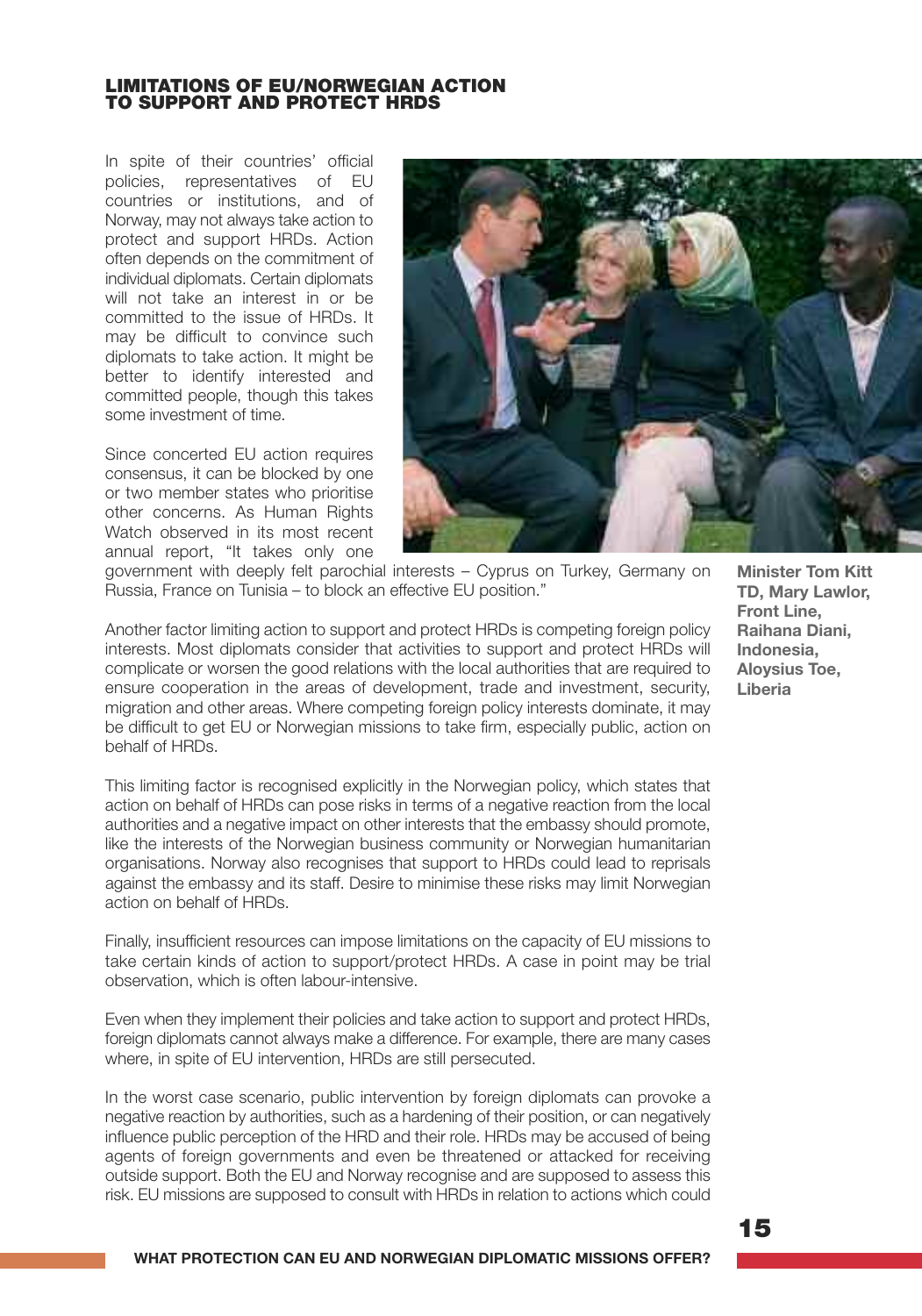

be taken on their behalf, in order to ensure that EU actions do not lead to threats or attacks. When considering possible action, the security situation of HRDs and their families is often the primary concern of Norwegian missions. For example, staff of Norwegian embassies are supposed to assess how direct contact with HRDs can be established and maintained without putting the HRDs in danger.

#### What you can do:

- *- Identify embassies and individual diplomats who are interested and committed to the issue of human rights and prioritise contacts with them;*
- *- Make diplomats aware of any possible negative consequences of their support for you, what risks you are willing to accept, and how these risks can be minimised;*
- *- Contact the responsible people at foreign ministries about your case, so that they can instruct missions to act in relation to your case;*
- *- Use the European Parliament. As previously mentioned, MEPs can put questions to the Commission and Council and adopt resolutions highlighting the situation of HRDs or individual cases in specific countries and the EU response;*
- *- Collaborate and share information with European, Norwegian or international human rights organisations and if possible get them to request EU institutions, EU member states or Norway to take action in relation to your case;*
- *- Request support and protection from the EU and Norway in conformity with their guidelines, but remember that due to the limitations mentioned above, they may not take action, or the action they take may have little or no effect.*

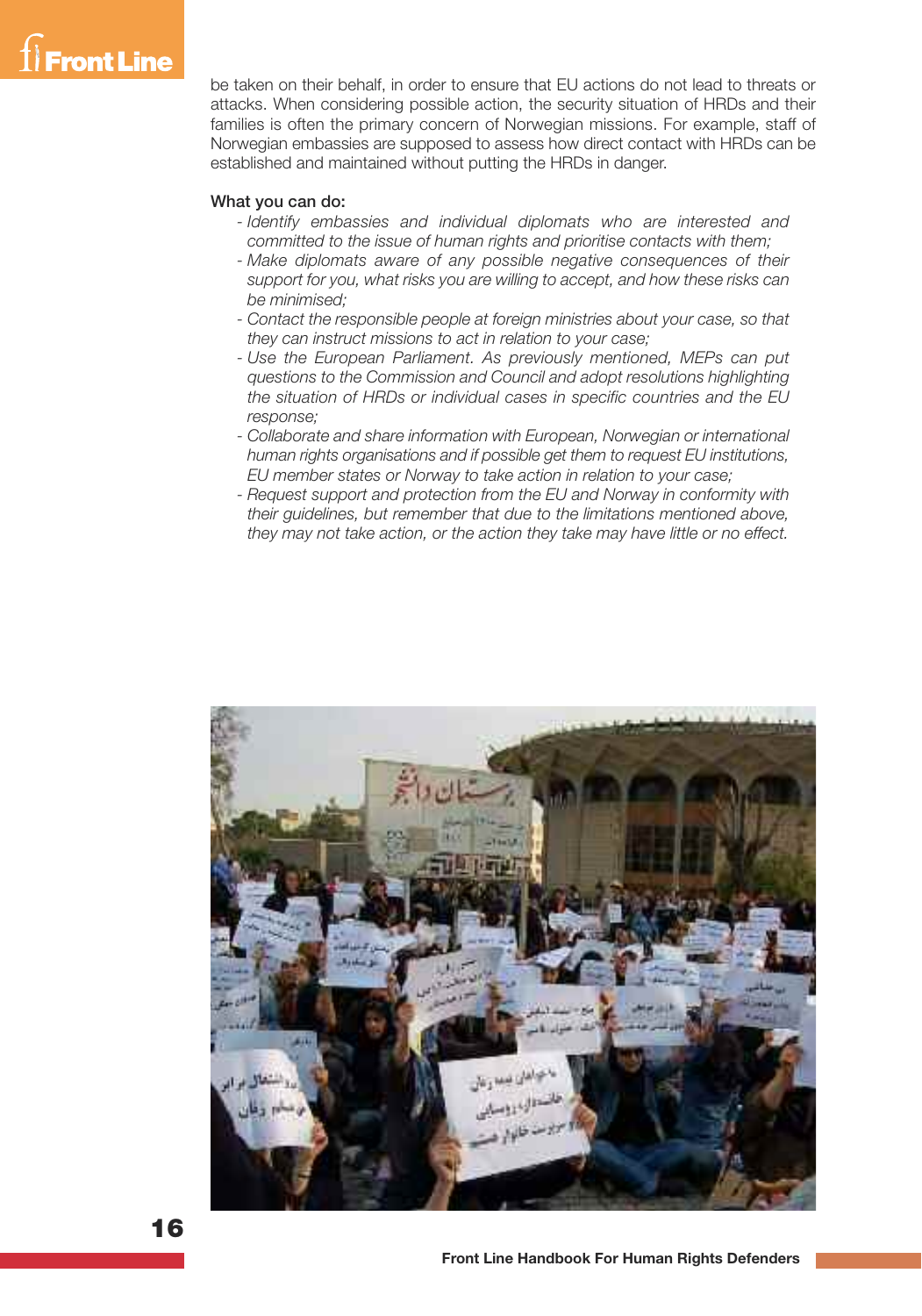#### **CHECKLIST: POINTERS FOR HRDS FOR ENGAGING THE EU AND NORWAY**

Under the heading "what you can do," a number of suggestions have been made in this handbook regarding how HRDs might gain most benefit from the HRD policies of the EU and Norway. In conclusion, the following overall pointers are offered.

- Provide complete, credible, detailed, and up-to-date information about your case. Diplomats will only want to take action on your case if they feel they have adequate information.
- Be professional and impartial in your work. Diplomats will more easily take action, especially if it is public action, on behalf of a HRD who enjoys a reputation of integrity and whose work is respected.
- Make yourself and your work known to the diplomatic community. While their policies require that diplomats be proactive in contacting HRDs, they will not always be so.
- Have contact information of the staff of diplomatic missions (mobile phone numbers, etc.) with you at all times; provide your contact information to diplomats.
- Collaborate with international human rights organisations in relation to your work and your own situation. Diplomats are more likely to take action in relation to issues and cases that the international human rights organisations bring to their attention. Give a personal reference of an international organisation you work with.
- Engage ambassadors and foreign ministries. Make efforts to ensure that decisions on whether to take action in relation to your case are not left only to less senior staff at embassies. However, be wise in your approach – write a letter giving a clear and accurate account of your situation and ask for a meeting. Then follow up with a phone call.
- Know the UN Declaration on Human Rights Defenders and refer to it when reporting on your situation or the situation of local HRDs.
- Understand the structures and processes (such as political dialogue) of the EU and Norway so that you know how and when you should lobby for attention for your situation or the situation of local HRDs.

**17**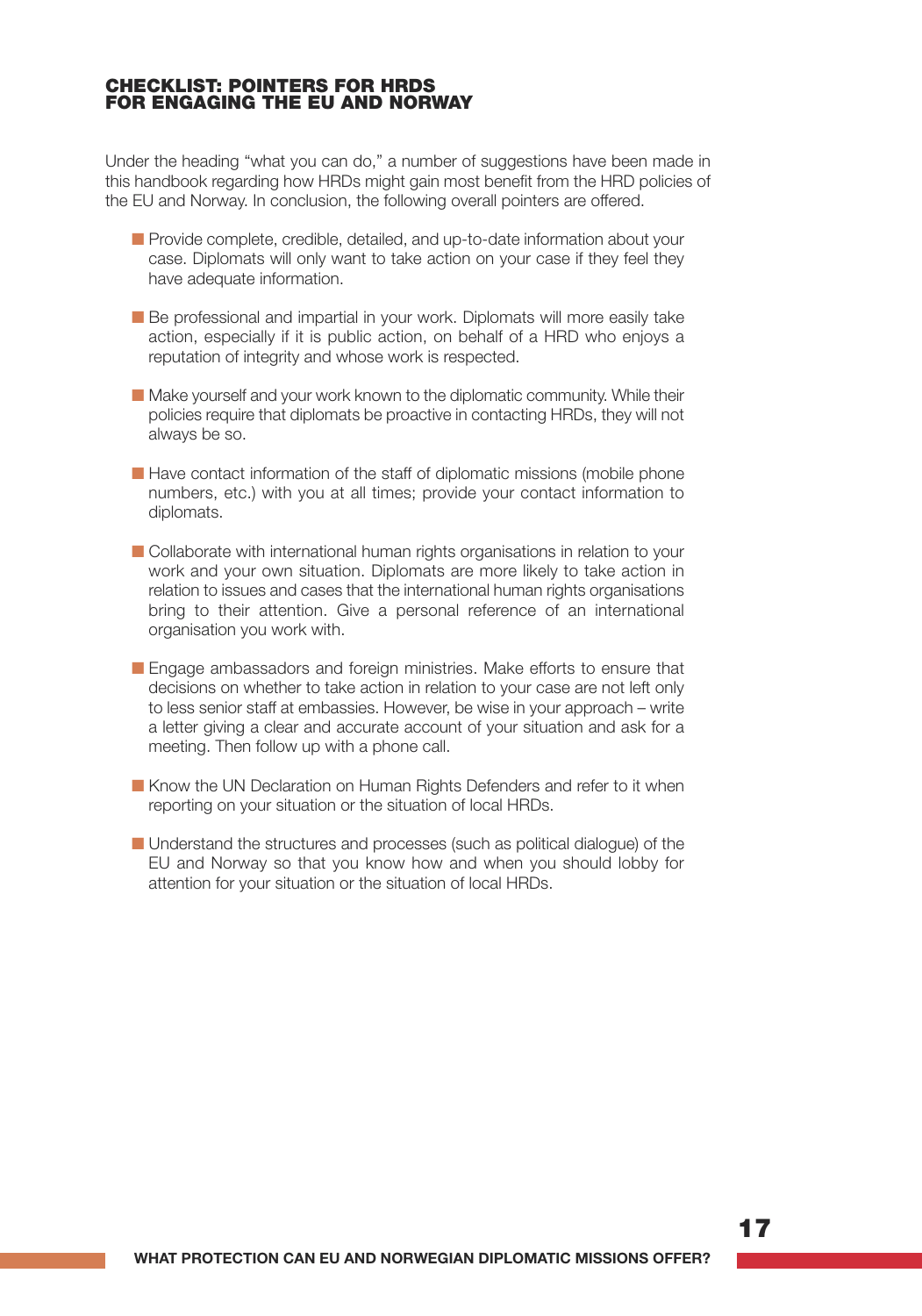## **Front Line**

#### **FOOTNOTES**

- 1. The EU Guidelines on HRDs are available in many languages at http://www.consilium.europa.eu/cms3\_fo/showPage.asp?id=822&lang=en&mode=g The Norwegian Guidelines are available at: http://www.regjeringen.no/upload/UD/Vedlegg/defenders.pdf
- 2. *Human Rights Defenders: Protecting the Right to Defend Human Rights*, Fact Sheet 29, April 2004, Office of the United Nations High Commissioner for Human Rights, p. 6 and 8.
- 3. *Council Conclusions on EU Guidelines on human rights defenders*, Annex II, available at http://www.protectionline.org/IMG/pdf/AnnexII\_EU\_Guidelines\_evaluation.en06.pdf
- 4. More detailed information on EU structures and policies can be found in the *Handbook for Human Rights Defenders on the External Relations of the European Union* published by Front Line in January 2007.
- 5. These are Austria, Belgium, Bulgaria, Cyprus, Czech Republic, Denmark, Estonia, Finland, France, Germany, Greece, Hungary, Ireland, Italy, Latvia, Lithuania, Luxembourg, Malta, Netherlands, Poland, Portugal, Romania, Slovakia, Slovenia, Spain, Sweden and the United Kingdom.
- 6. See Annex 4 for a list of Norwegian Embassies.
- 7. See websites and contacts at: http://ec.europa.eu/external\_relations/delegations/intro/web.htm
- 8. See Annex 5 for a list of EU Presidencies to the end of 2012.
- 9. For example, in the second half of 2006, Finland held the EU Presidency. However, since it did not have an embassy in Angola, it appointed the German Embassy to play this role.
- 10. For example, the High Representative for the Common Foreign and Security Policy, EU envoys or special representatives. Particularly relevant is the Personal Representative of the Secretary General /High Representative for Human Rights, a position created in 2005. The current holder of this position is Riina Kionka, riina.kionka@consilium.eu.int For more information, see:

http://www.consilium.europa.eu/ueDocs/cms\_Data/docs/pressdata/EN/declarations/92570.pdf

- 11. See the human rights foreign policy of The Netherlands, available though only in Dutch at http://www.minbuza.nl/nl/themas,mensenrechten/mensenrechten/Nederlandsmensenrechtenbeleid.html#a6
- 12. See http://www.regjeringen.no/en/dep/ud/Whats-new/News/2007/hrdefenders.html?id=467570
- 13. See Partnership Agreement Between the Members of the African, Caribbean and Pacific Group of States of the One Part, and the European Community and its Member States, of the Other Part (undated) at http://ec.europa.eu/development/ICenter/Pdf/agr01\_en.pdf
- 14. The texts of Association Agreements with Mediterranean countries can be found at: http://ec.europa.eu/comm/external\_relations/euromed/med\_ass\_agreemnts.htm
- 15. Council of the European Union, Guidelines on Human Rights Dialogues, section 7, available at: http://www.consilium.europa.eu/uedocs/cmsUpload/14469EN\_HR.pdf
- 16. This example taken from Amnesty International, *Ensuring Protection? The European Union and human rights defenders,* May 2007, available at: http://web.amnesty.org/library/Index/ENGEUR010072007
	-
- 17. Example provided by the Dutch development organisations ICCO, Oxfam Novib and Cordaid.
- 18. Taken from Amnesty International, "Ensuring Protection? The European Union and human rights defenders," May 2007, available at: http://web.amnesty.org/library/Index/ENGEUR010072007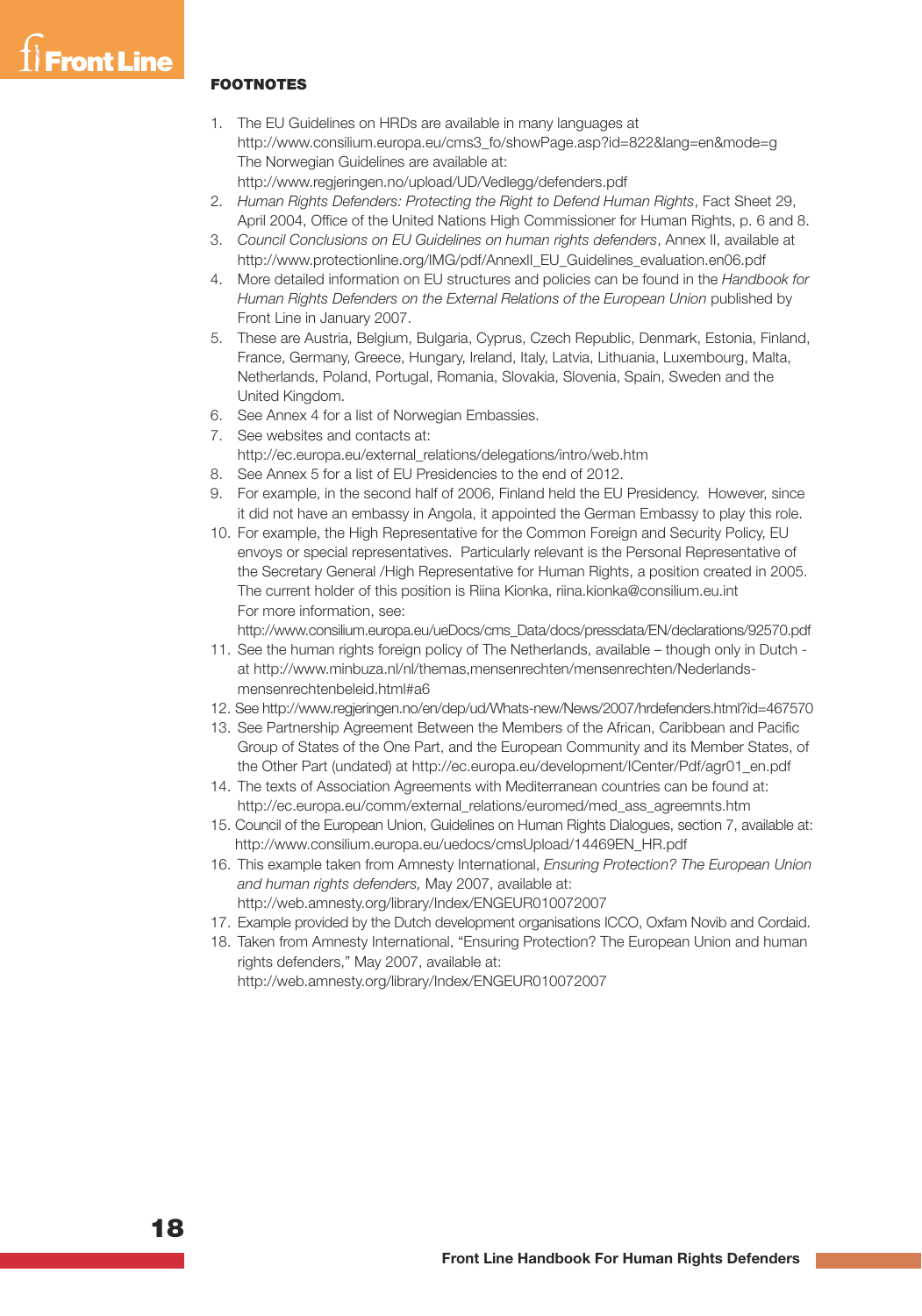## **ANNEX 1: COUNCIL OF THE EUROPEAN UNION**

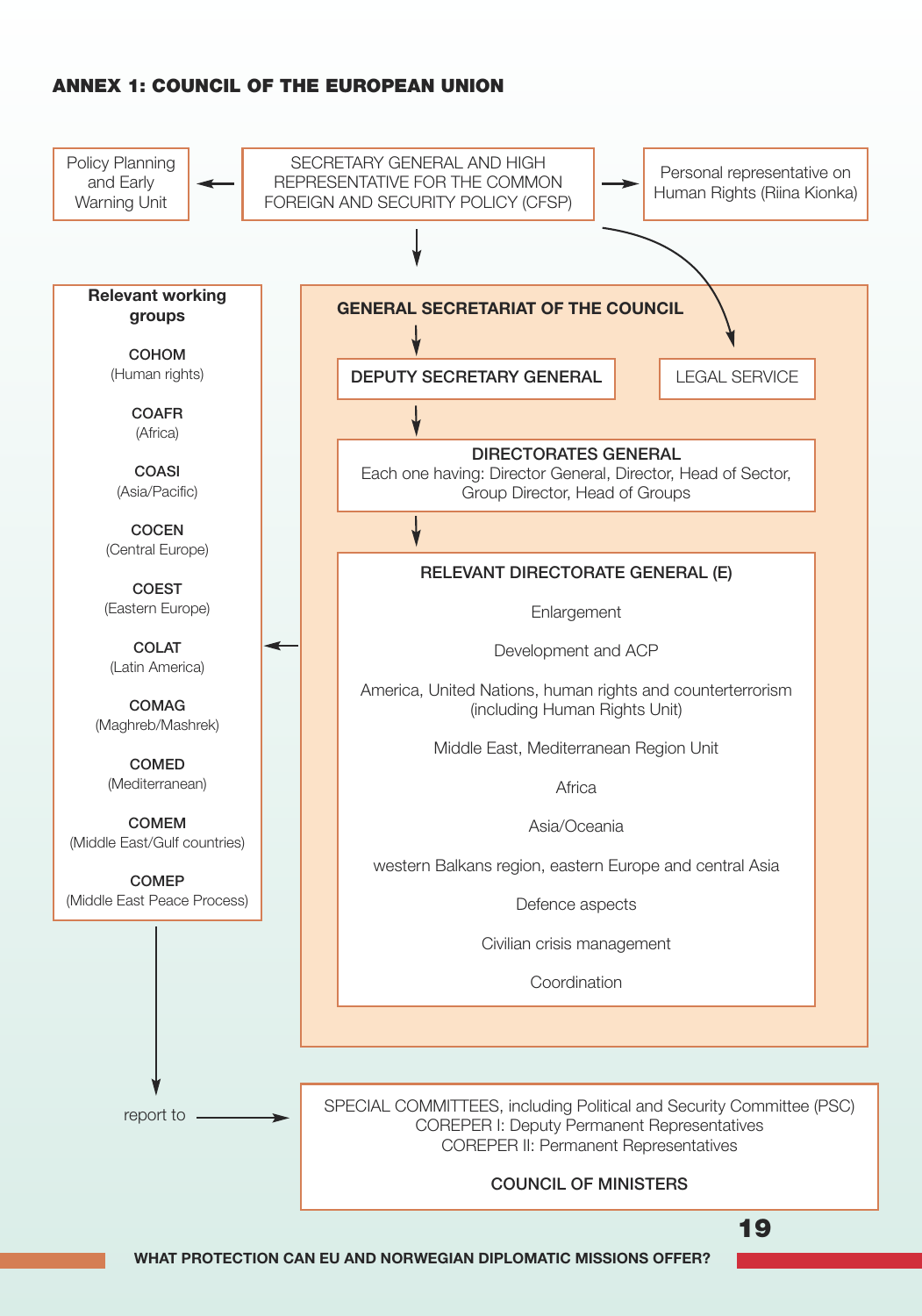## **ANNEX 2: EUROPEAN COMMISSION**

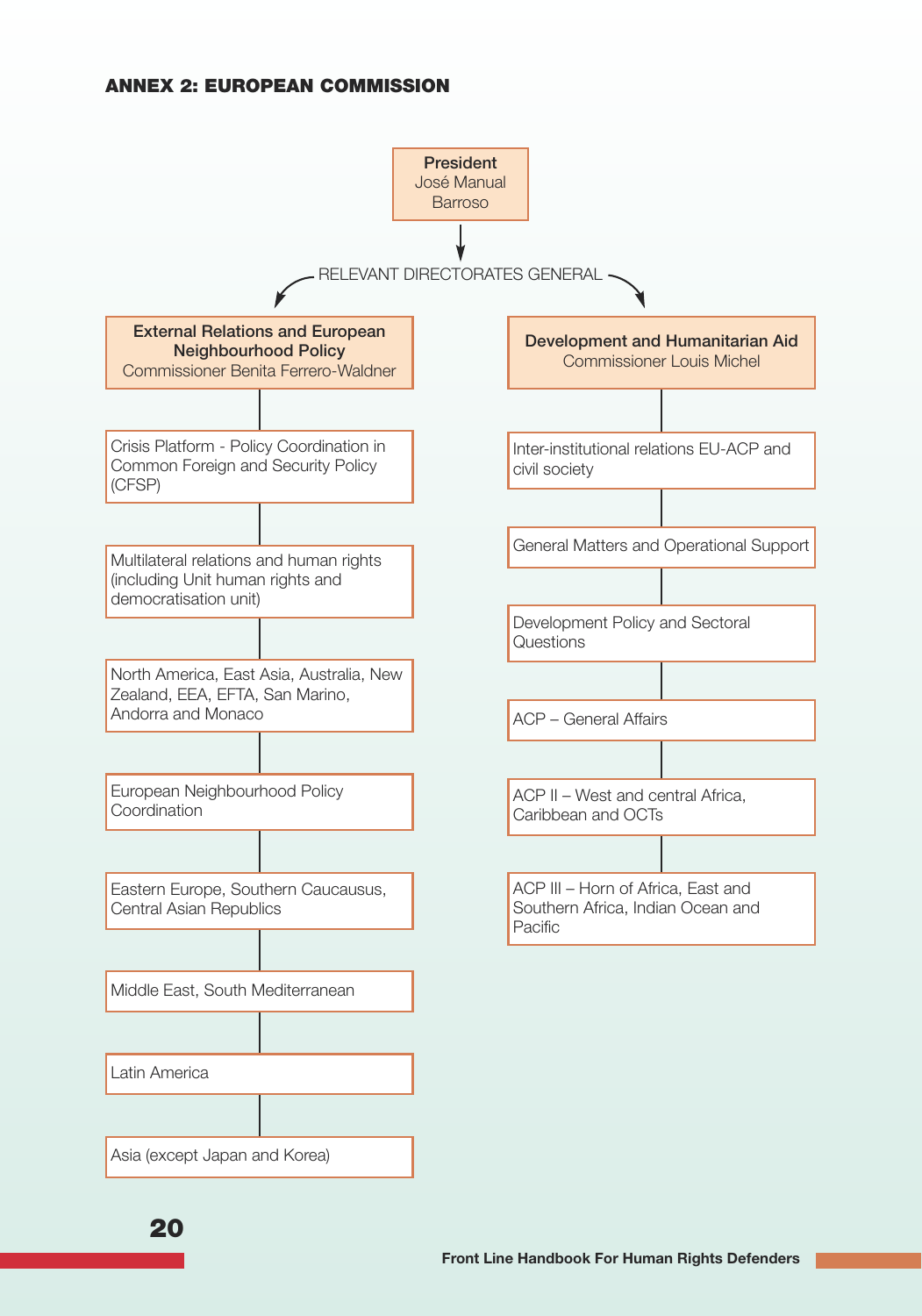#### **ANNEX 3: EUROPEAN PARLIAMENT**



- Sub-Committee on Human Rights:
- http://www.europarl.europa.eu/committees/droi\_home\_en.htm
- Committee on Development:
- http://www.europarl.europa.eu/committees/deve\_home\_en.htm

**21**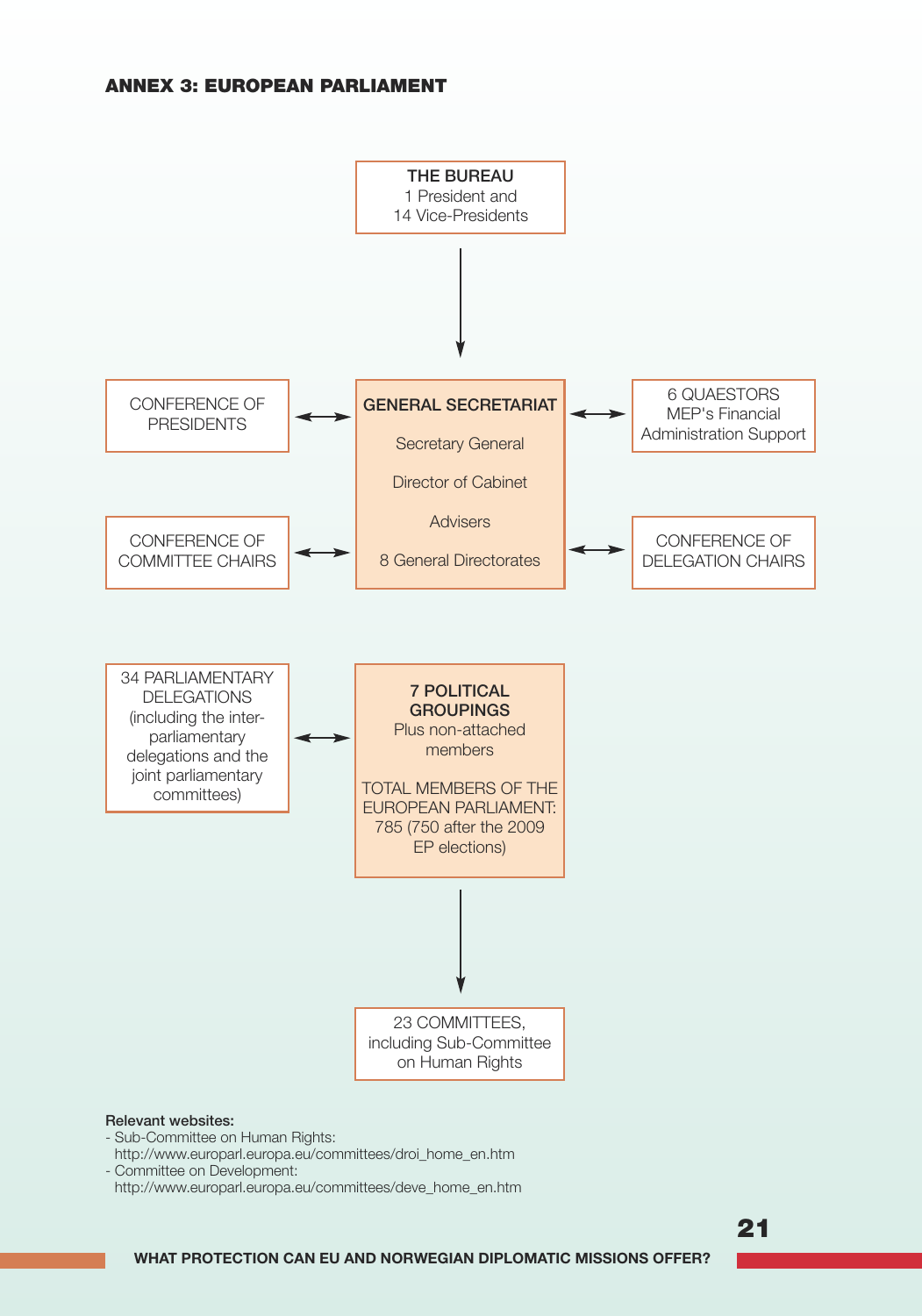#### **ANNEX 4: NORWEGIAN EMBASSIES IN COUNTRIES OUTSIDE THE EU**

#### **Europe**

Albania Herzegovina Croatia Iceland Russia Serbia **Switzerland Turkey** Ukraine

#### **Americas**

Argentina Brazil Canada Caribbean Chile Colombia Cuba Guatemala Mexico Nicaragua United States Venezuela

#### **Africa**

Angola Côte d'Ivoire Eritrea Ethiopia Kenya Madagascar Malawi Mozambique Nigeria South Africa Sudan Uganda Tanzania Zambia Zimbabwe

#### **Asia**

Afghanistan Azerbaijan Bangladesh China India Indonesia Japan Malaysia **Nepal** Pakistan **Philippines** Republic of Korea Singapore Sri Lanka Thailand United Arab Emirates Viet Nam

## **Middle East & North Africa**

Egypt Iran Israel Jordan Lebanon Morocco Palestinian Territory Saudi Arabia Syrian Arab Republic Tunisia

## **Oceania**

Australia

Source: http://www.norway.info/ (includes links to websites)

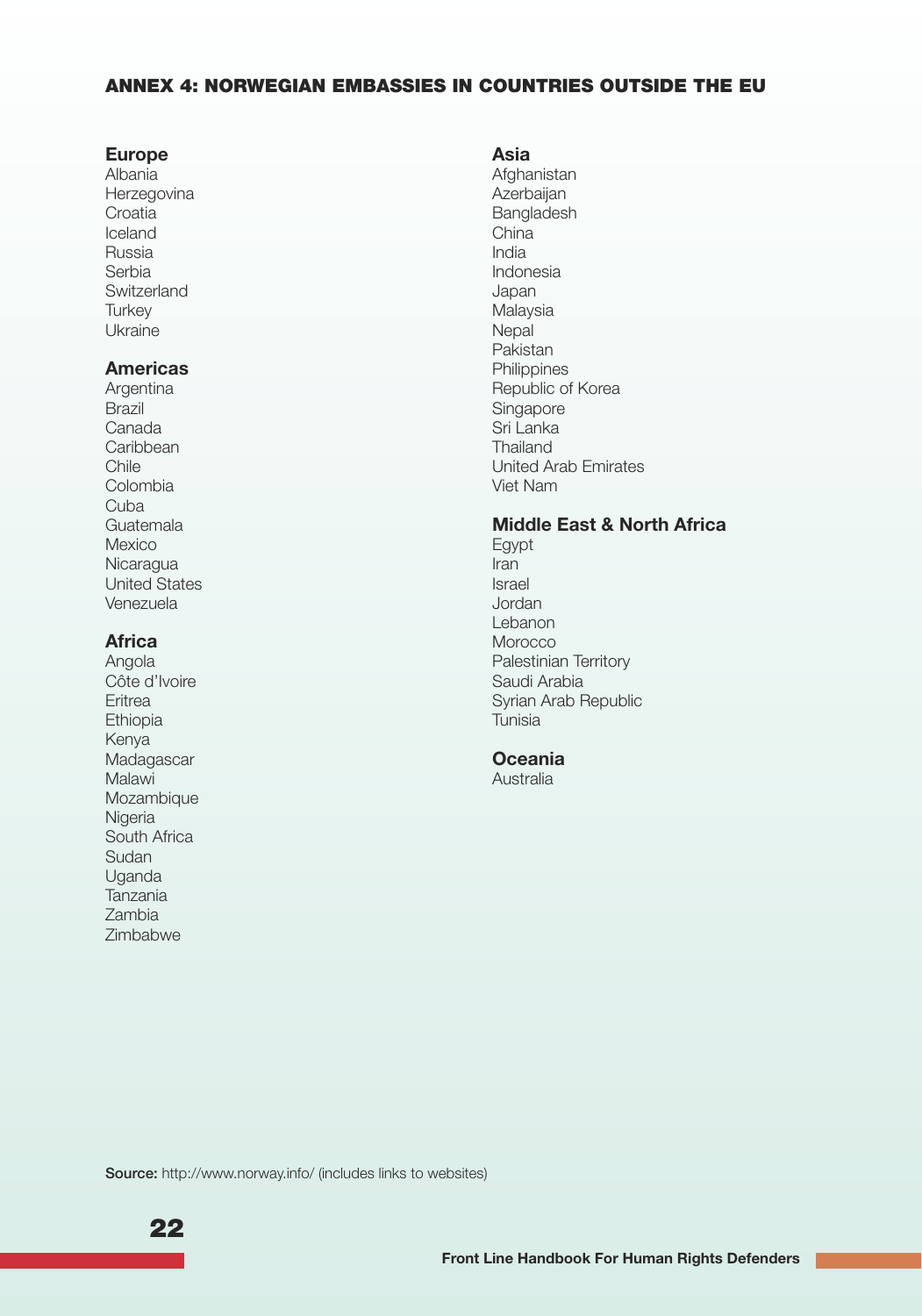#### **ANNEX 5: OVERVIEW EU PRESIDENCIES TO 2012 AND WEBSITES OF MINISTRIES OF FOREIGN AFFAIRS**

## **Presidencies**

| Jan-Jun 2007:<br>Jul-Dec 2007: | Germany<br>Portugal | www.auswaertiges-amt.de/diplo/en/Startseite.html<br>www.min-nestrangeiros.pt/mne/ |
|--------------------------------|---------------------|-----------------------------------------------------------------------------------|
| Jan-Jun 2008:                  | Slovenia            | www.mzz.gov.si/en                                                                 |
| Jul-Dec 2008:                  | France              | www.diplomatie.gouv.fr/en/                                                        |
| Jan-Jun 2009:                  | Czech Republic      | www.mzv.cz/wwwo/mzv/default.asp?amb=1&idj=2&trid=3                                |
| Jul-Dec 2009:                  | Sweden              | www.sweden.gov.se/sb/d/2059                                                       |
| Jan-Jun 2010:                  | Spain               | www.mae.es/en/Home/                                                               |
| Jul-Dec 2010:                  | <b>Belgium</b>      | www.diplomatie.be/en/default.asp                                                  |
| Jan-Jun 2011:                  | Hungary             | www.mfa.gov.hu/kum/en/bal/                                                        |
| Jul-Dec 2011:                  | Poland              | www.mfa.gov.pl/                                                                   |
| Jan-Jun 2012:                  | Denmark             | www.um.dk/en/                                                                     |
| Jul-Dec 2012 :                 | Cyprus              | http://www.mfa.gov.cyt                                                            |
|                                |                     |                                                                                   |

## **Other active EU member states**

| Ireland            | http://foreignaffairs.gov.ie/home/index.aspx |
|--------------------|----------------------------------------------|
| <b>Netherlands</b> | www.minbuza.nl/en/home                       |
| UK                 | www.fco.gov.uk                               |

## **23**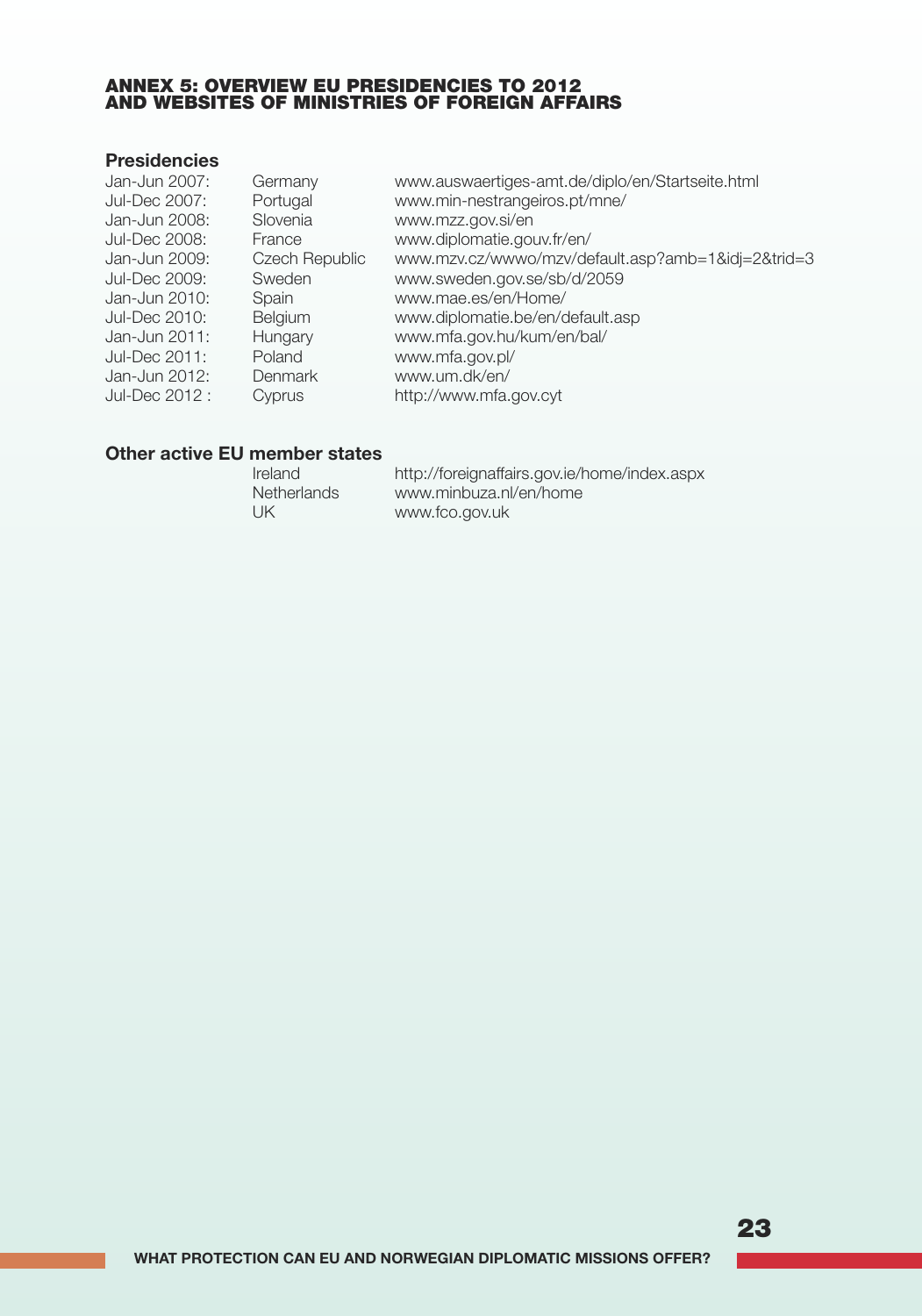## **ANNEX 6: KEY CONTACTS IN EUROPE**

## **European Commission, Brussels**



#### Relevant websites:

- 1) External Relations (RELEX): http://ec.europa.eu/external\_relations/index.htm
- 2) External Relations Directory:
- http://ec.europa.eu/staffdir/plsql/gsys\_tel.display\_search?pLang=EN 3) Human Rights and Democratisation:
- http://ec.europa.eu/external\_relations/human\_rights/intro/index.htm
- 4) Development and Relations with African, Caribbean and Pacific Countries: http://ec.europa.eu/development/

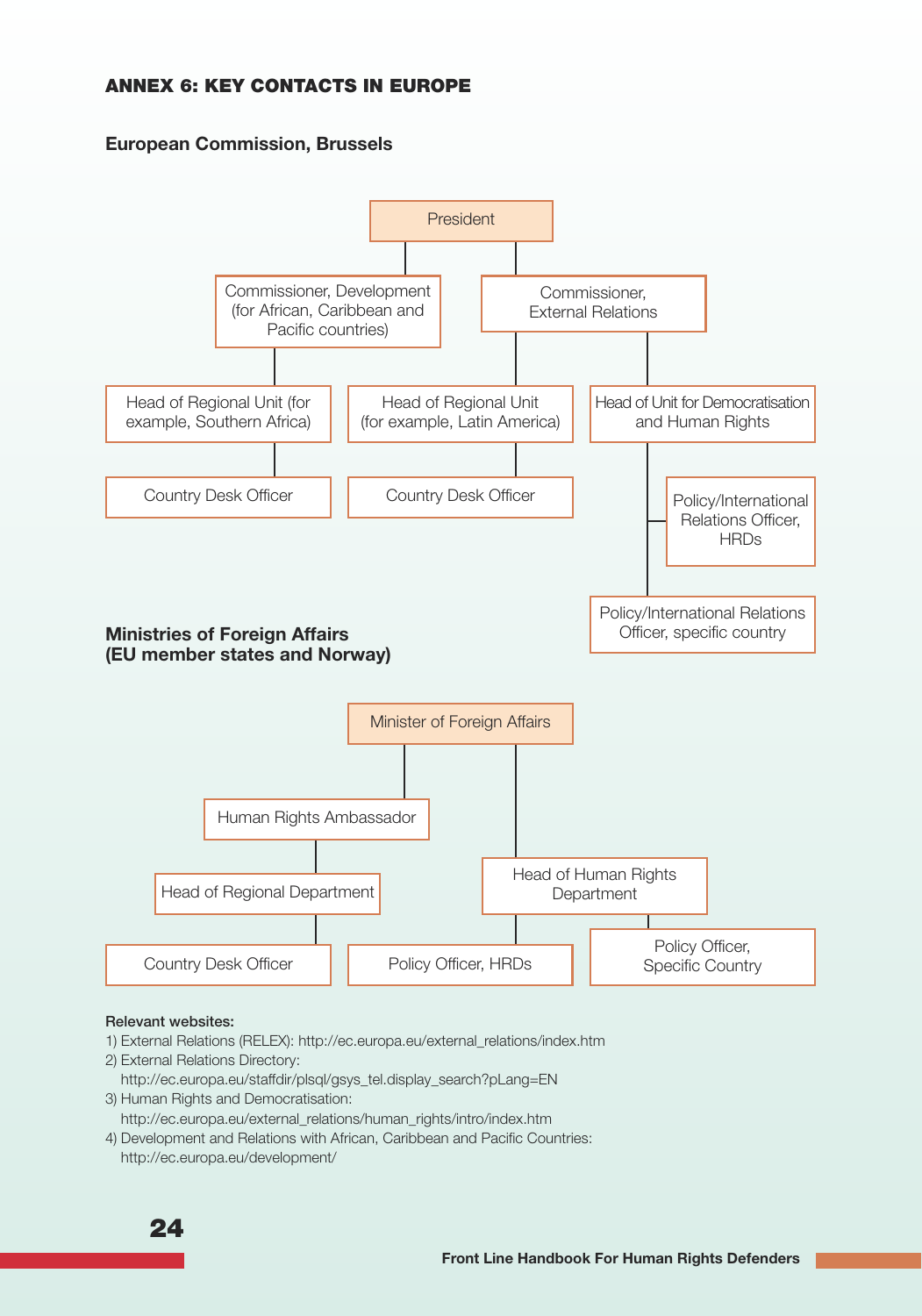## **ANNEX 7: KEY CONTACTS AT THIRD COUNTRY LEVEL**

### **Embassies of EU Member States/Norway**



## **Delegation of European Commission**



Relevant websites: European Commission Delegations: http://ec.europa.eu/external\_relations/delegations/intro/web.htm

**25**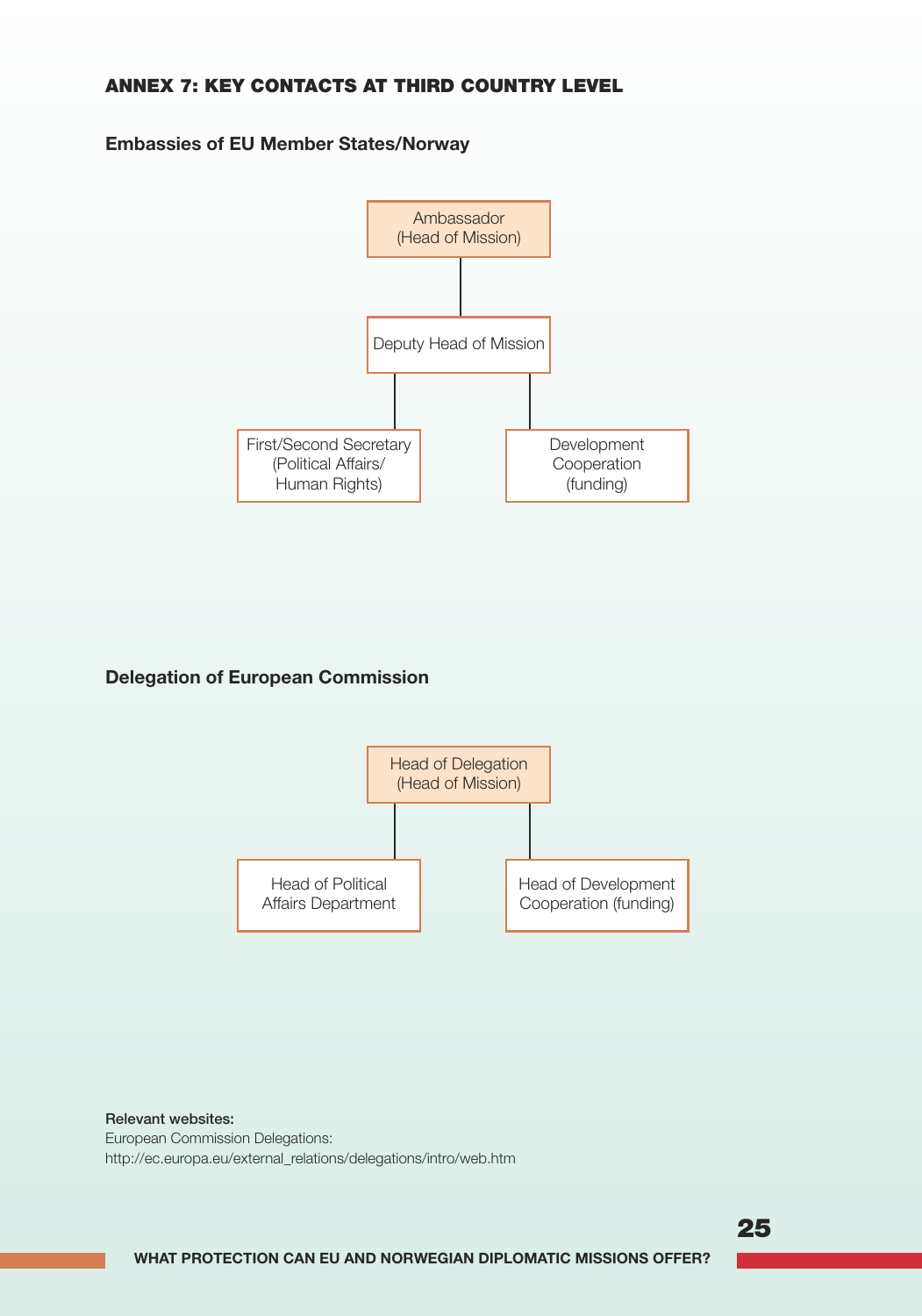#### **ANNEX 8: FLOW CHART**

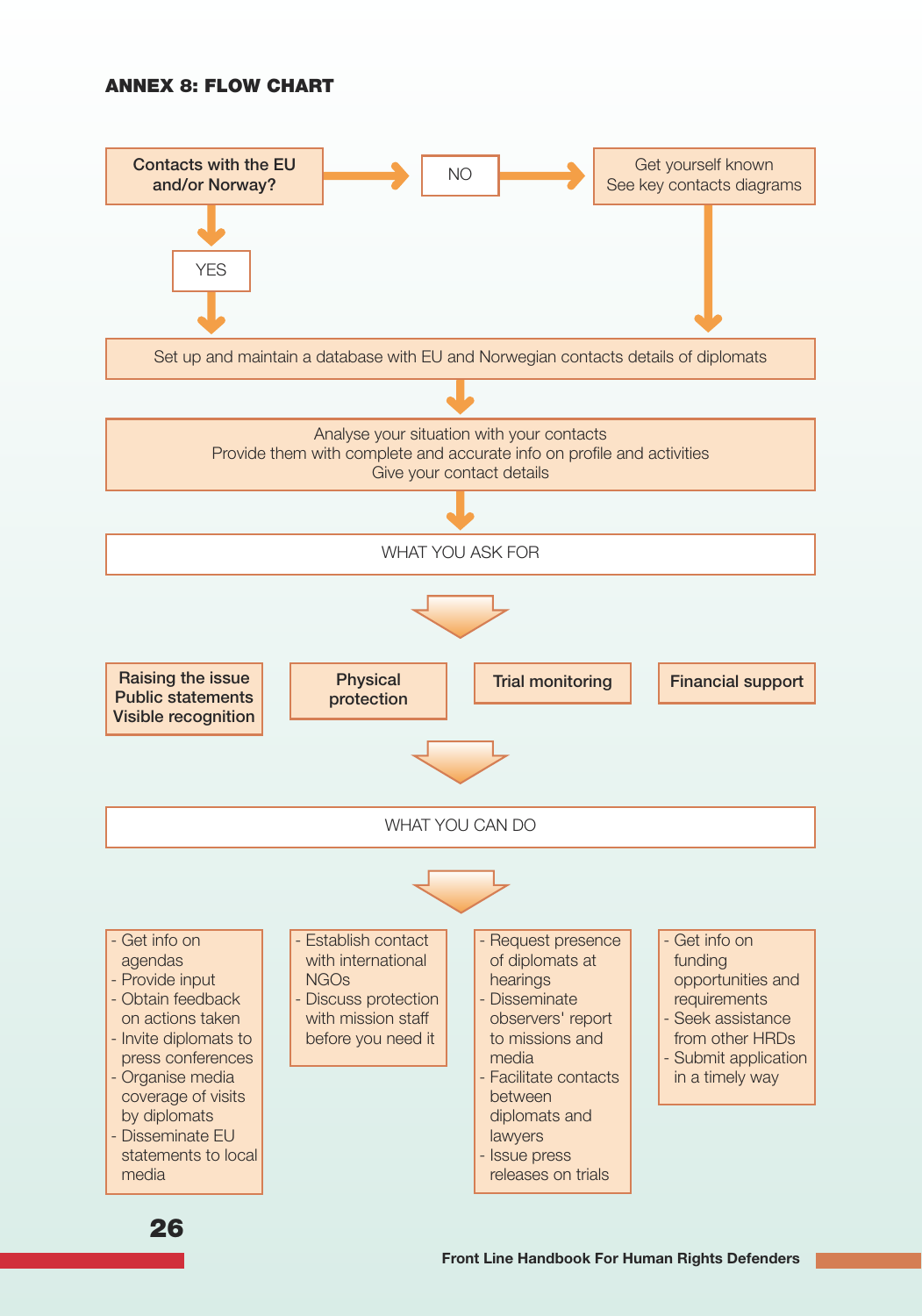## **Notes**

## **27** $\mathcal{L}^{\text{max}}_{\text{max}}$